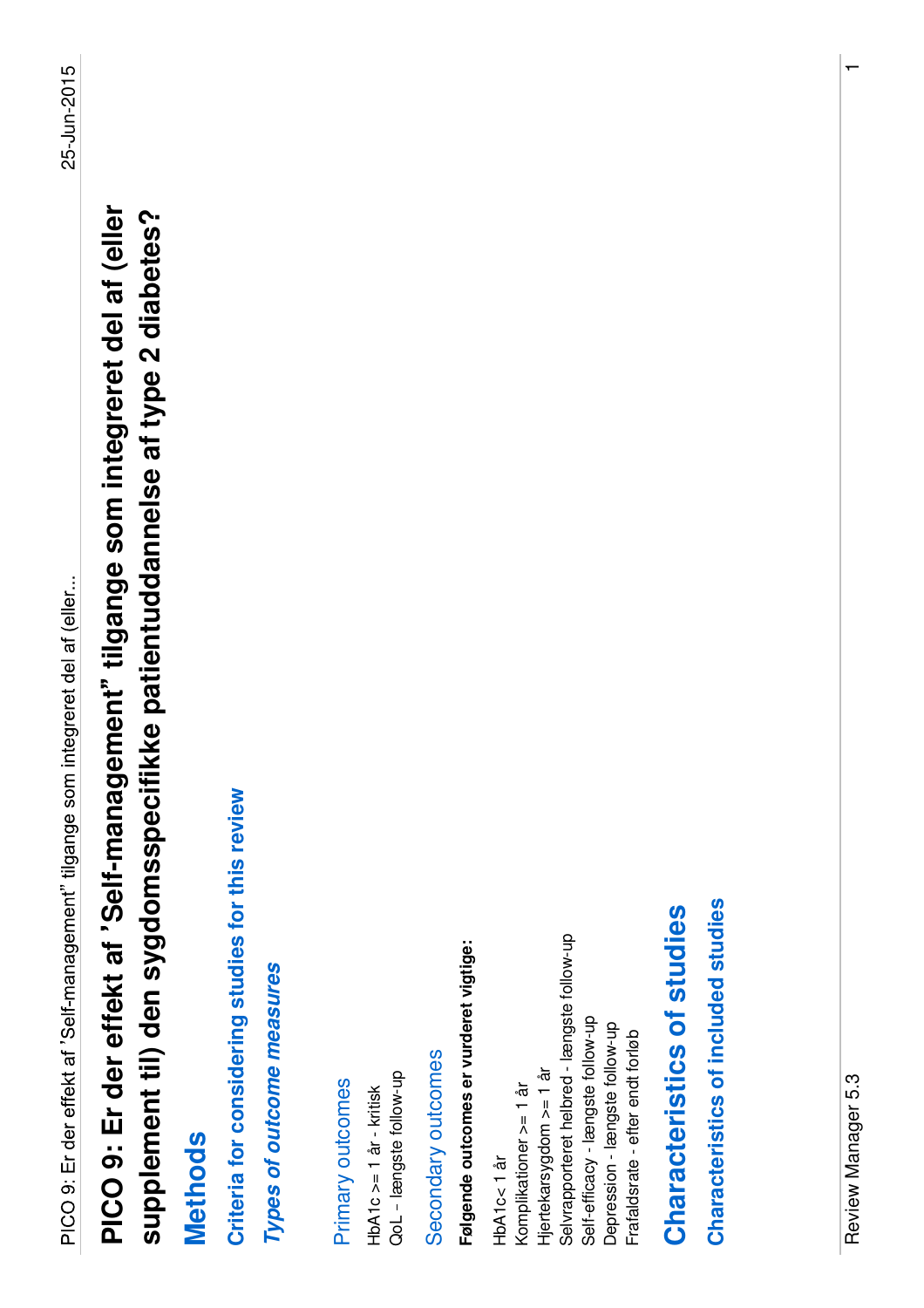| PICO 9: Er der effekt af 'Self-management' tilgange som integreret del af (eller |  |
|----------------------------------------------------------------------------------|--|
|                                                                                  |  |
|                                                                                  |  |
|                                                                                  |  |
|                                                                                  |  |
|                                                                                  |  |
|                                                                                  |  |
|                                                                                  |  |
|                                                                                  |  |
|                                                                                  |  |
|                                                                                  |  |
|                                                                                  |  |
|                                                                                  |  |
|                                                                                  |  |
|                                                                                  |  |
|                                                                                  |  |
|                                                                                  |  |
|                                                                                  |  |
|                                                                                  |  |
|                                                                                  |  |
|                                                                                  |  |
|                                                                                  |  |
|                                                                                  |  |
|                                                                                  |  |
|                                                                                  |  |
|                                                                                  |  |
|                                                                                  |  |
|                                                                                  |  |

### **Chen 2012**

| <b>Methods</b>      | Study design: Randomized controlled trial<br>diord<br>Study grouping: Parallel<br>Cluster RCT: YES<br>Open Label:                                                                                                                                                                                                                                                                                                                                                                                                                                                                                                                                               |
|---------------------|-----------------------------------------------------------------------------------------------------------------------------------------------------------------------------------------------------------------------------------------------------------------------------------------------------------------------------------------------------------------------------------------------------------------------------------------------------------------------------------------------------------------------------------------------------------------------------------------------------------------------------------------------------------------|
| <b>Participants</b> | diabetes duration (yrs): 7.98 (7.57)<br>58 (55.8)<br>$\overline{5}$<br><b>Baseline Characteristics</b><br>gender (% females):<br>$HbA1c$ (%): 8.92 (2.1<br>age: 59.19 (10.24)<br>intervention                                                                                                                                                                                                                                                                                                                                                                                                                                                                   |
|                     | $\bullet$ diabetes duration (yrs): 7.91 (6.95)<br>50 (45.0)<br>$HDA1C$ (%): 8.52 (1.82)<br>gender (% females):<br>age: 58.67 (10.23)<br>control                                                                                                                                                                                                                                                                                                                                                                                                                                                                                                                 |
|                     | Excluded criteria: Individuals were excluded fromparticipating if they demonstrated: difficulty communicatingin Chinese<br>Included criteria: The inclusion criteria for study subjects were: enrolledin the diabetes clinic and have a diagnosis for<br>more than 3months with type 2 diabetes; more than 18 years of age;able to consent to participate on their own behalf;<br>have noobvious confusion or psychiatric illness; and able to speak, read and write Chinese.<br>or were too ill to participate because of aterminal illness or hemodialysis.                                                                                                   |
| Interventions       | feelings about diabetes, emphasizing that it was up to the participants themselves tomake decisions about diabetes<br>nursing background andhas had extensive experience conducting motivationalinterviews with diabetic people. The<br>researcher introducedthe motivational interview to participants as an opportunityto talk about their thoughts and<br>intervention comprising a 45-60 min interview. The researcher who conducted themotivational interviews has a<br>education and intervention: Participants allocated to the intervention group receivedthe motivational interview<br>Intervention Characteristics<br>self-management.<br>ntervention |
|                     | control                                                                                                                                                                                                                                                                                                                                                                                                                                                                                                                                                                                                                                                         |

Review Manager 5.3 2 Review Manager 5.3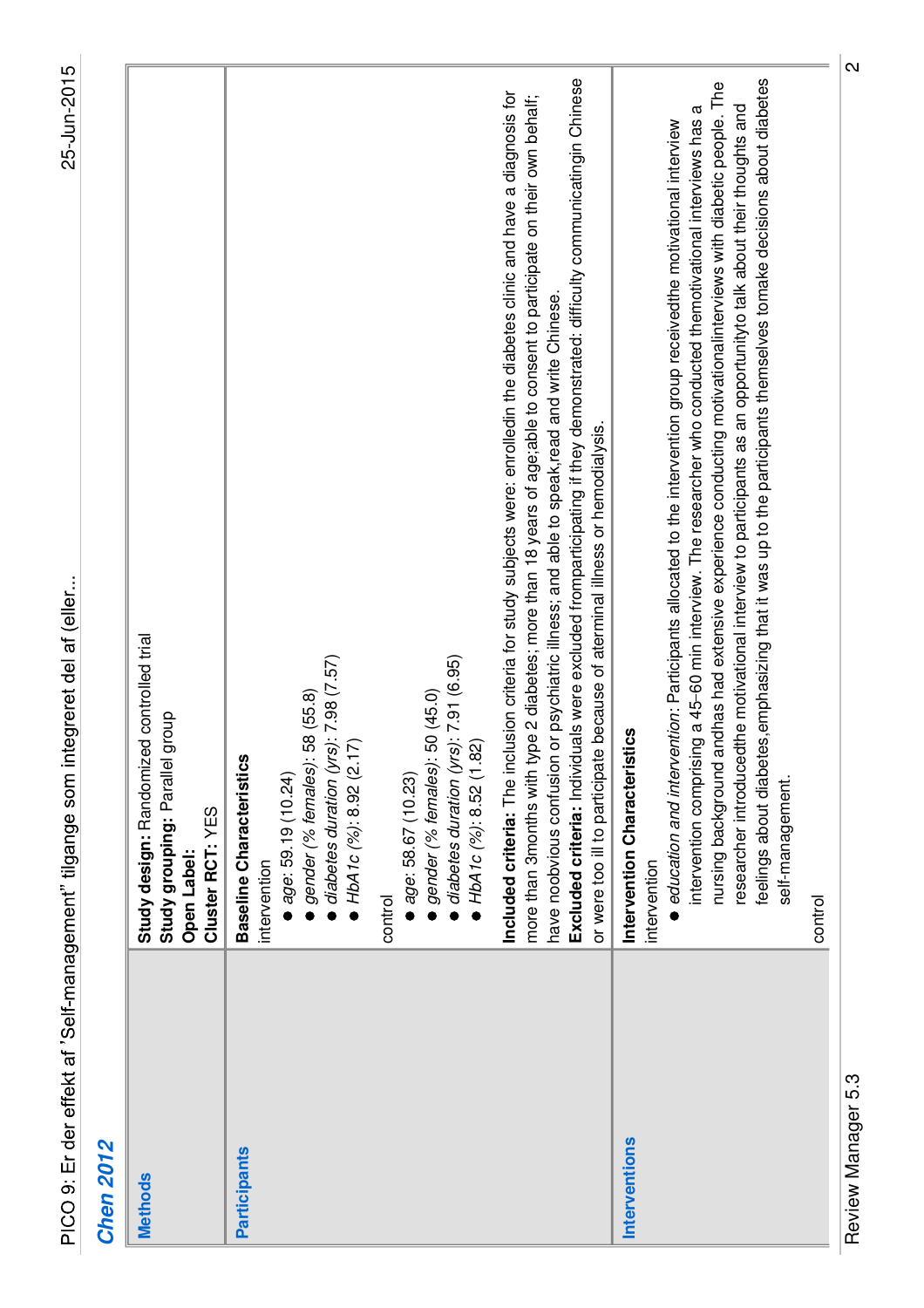|                 | 25-Jun-2015<br>PICO 9: Er der effekt af 'Self-management" tilgange som integreret del af (eller                                                                                                                                                                                                                                                                                                                                                                                                                                                                                                                                                                                                                                                                                                             |
|-----------------|-------------------------------------------------------------------------------------------------------------------------------------------------------------------------------------------------------------------------------------------------------------------------------------------------------------------------------------------------------------------------------------------------------------------------------------------------------------------------------------------------------------------------------------------------------------------------------------------------------------------------------------------------------------------------------------------------------------------------------------------------------------------------------------------------------------|
|                 | adopting a self-managementapproach to diabetes. The education sessions are conductedfor 1 h/week and provided<br>Diabetics Club are conducted by adiabetes team of experienced allied health care professionalsin the hospital. The<br>(including individual educationduring clinic visiting) and the 'Diabetics Club'. The diabeteseducational sessions and<br>educational material andsessions provided to participants are endorsed by the Taiwan Diabetes Association. The<br>material addresses diet, exercise, medication and self-monitoring blood glucose, and gives a clear rationale for<br>education and intervention: Control participants were invited to attend hospitalbased educational sessions<br>by nurse, diabeteseducator, physician, dietician, pharmacist, social worker inhospital. |
| <b>Outcomes</b> | Self efficacy (physical)<br>Depression score<br>self efficacy (diet)<br>self rated Health<br>QoL (EuroQoL)<br><b>komplikation</b><br>Adverse Events:<br>HbA1c (%)<br>OoL (VAS)<br>Dichotomous:<br>Continuous:<br>frafald<br>OVD                                                                                                                                                                                                                                                                                                                                                                                                                                                                                                                                                                             |
| Identification  | research was supported by grants fromthe Pingtung Christian Hospital (PS-97002).<br>AE) and terminal disease<br>admitted to hospital (S<br>Sponsorship source: This<br>Country: Taiwan                                                                                                                                                                                                                                                                                                                                                                                                                                                                                                                                                                                                                      |
|                 | Address: Faculty of nursing, Fooyin University, 151 Chin-Hsueh Rd., Ta-Liao, Hsiang, Kaohsiung, Hsion 83102, Taiwan,<br>Institution: School of Nursing, Fooyin University, Kaohsiung, Taiwan<br>Authors name: Shu Ming Chen<br>Email: ft036@mail.fy.edu.tw<br>Comments:<br>Setting:<br>ROC.                                                                                                                                                                                                                                                                                                                                                                                                                                                                                                                 |

Review Manager 5.3 3 Review Manager 5.3

ო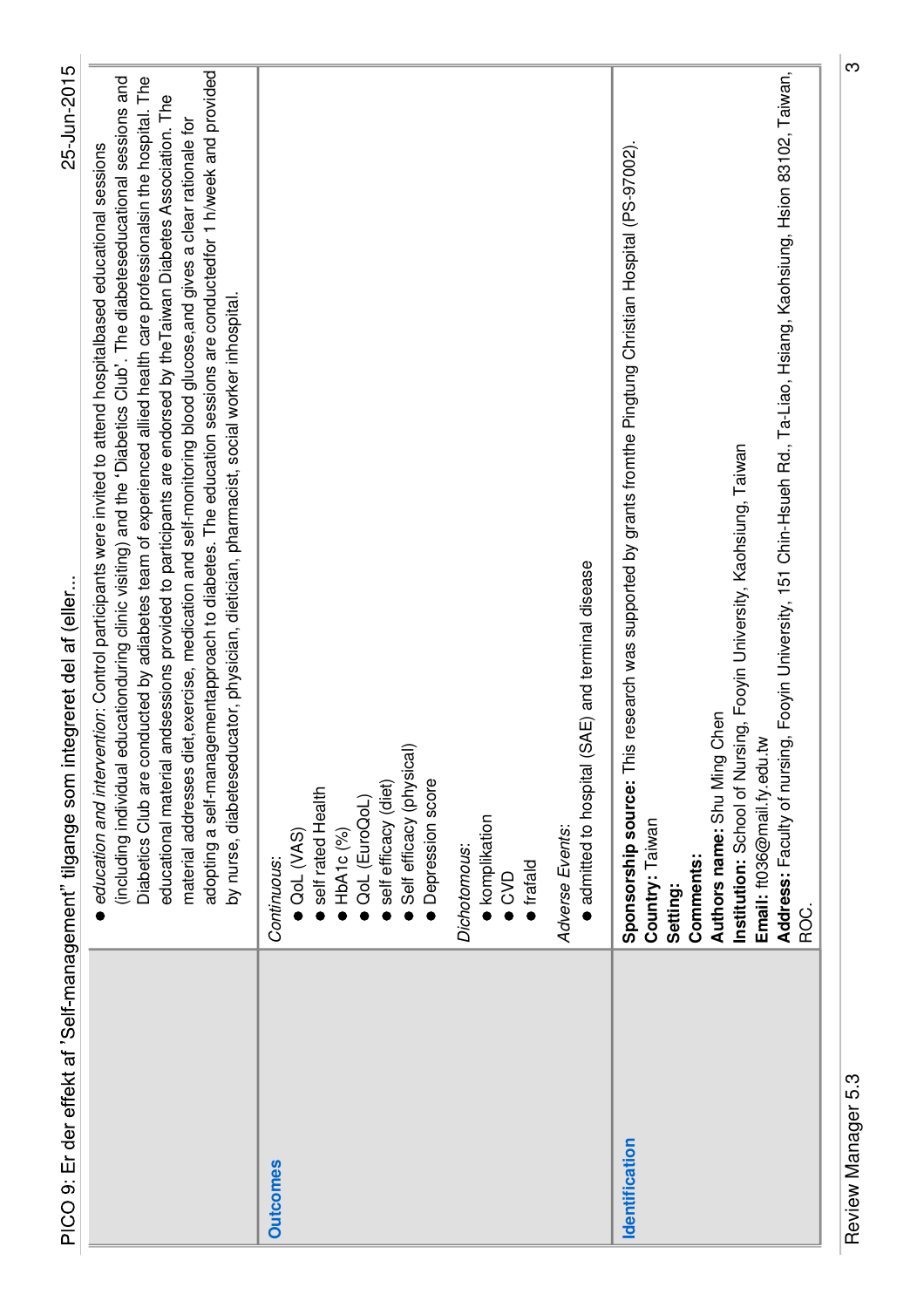| PICO 9: Er der effekt af 'Self-management' tilgange som integreret del af (eller |                                                                                                                                                                                                                                                       | 25-Jun-2015                                                                                                                                                                                                                                                                                                                                                                                                                                                                                                                                                                                                                                                                                                                                                                                                                                                                                                                                                                                                                                                                                                                                                                                                                                                                                                                                                                                                                                                                      |
|----------------------------------------------------------------------------------|-------------------------------------------------------------------------------------------------------------------------------------------------------------------------------------------------------------------------------------------------------|----------------------------------------------------------------------------------------------------------------------------------------------------------------------------------------------------------------------------------------------------------------------------------------------------------------------------------------------------------------------------------------------------------------------------------------------------------------------------------------------------------------------------------------------------------------------------------------------------------------------------------------------------------------------------------------------------------------------------------------------------------------------------------------------------------------------------------------------------------------------------------------------------------------------------------------------------------------------------------------------------------------------------------------------------------------------------------------------------------------------------------------------------------------------------------------------------------------------------------------------------------------------------------------------------------------------------------------------------------------------------------------------------------------------------------------------------------------------------------|
| <b>Notes</b>                                                                     | Intervention characteristics:<br>Baseline characteristics:<br>Dichotomous outcomes:<br>Continuous outcomes:<br>Adverse outcomes:<br>(85%) control group.<br>score range: 0-200)<br>Study design:<br>Identification:<br>Pretreatment:<br>Participants: | Solveig Jansen There were no significant differences between the withdrawal participants and those who continued with<br>significantly in diabetes managementself-efficacy among diabetes people with baselinevalue less than 174.57 (possible<br>intervention and 125 control group. 214 people completed the outcome data collection. 104 (83%) intervention and 110<br>follow-up. Because the interaction of group and baseline quality of lifewas significant (F = 6.49, p = 0.012), The diabetes<br>respect to baseline characteristics, HbA1c, self-manegement, and psychological outcomes. total randomized 250, 125<br>significant (F = 6.76, p = 0.010), Johnson-Neyman methods rather than ANCOVA was usedto explore the intervention<br>management self-efficacy increased steadilyin the experimental group (t = -6.40, p < 0.01) but notin control group (t =<br>-1.94, $p = 0.054$ ) from baseline to3 month follow-up. Because the interaction of group andbaseline self-efficacy was<br>effect on diabetes managementself-efficacy. The result showed the motivational interviewdid improve participants<br>Solveig Jansen The participants in both group had the same chronic oral precriptions during this 3 month period<br>Elisabeth Ginnerup-Nielsen Euroqol er i dette tilfælde "WHOQOL"Citat: Quality of life increased steadily in the<br>experimentalgroup (t = -4.49, p < 0.01) but not in control group(t = -0.93, p = 0.35) from baseline to 3 month |
| Risk of bias table                                                               |                                                                                                                                                                                                                                                       |                                                                                                                                                                                                                                                                                                                                                                                                                                                                                                                                                                                                                                                                                                                                                                                                                                                                                                                                                                                                                                                                                                                                                                                                                                                                                                                                                                                                                                                                                  |
| <b>Bias</b>                                                                      | judgement<br><b>Authors'</b>                                                                                                                                                                                                                          | Support for judgement                                                                                                                                                                                                                                                                                                                                                                                                                                                                                                                                                                                                                                                                                                                                                                                                                                                                                                                                                                                                                                                                                                                                                                                                                                                                                                                                                                                                                                                            |
| Random sequence generation (selection bias)                                      | Unclear risk                                                                                                                                                                                                                                          | Quote: "125 were randomly assigned to the experimental group, and 125 were randomized to<br>Comment: unclear how random<br>the control group."                                                                                                                                                                                                                                                                                                                                                                                                                                                                                                                                                                                                                                                                                                                                                                                                                                                                                                                                                                                                                                                                                                                                                                                                                                                                                                                                   |
| Allocation concealment (selection bias)                                          | Unclear risk                                                                                                                                                                                                                                          | Comment: Not described                                                                                                                                                                                                                                                                                                                                                                                                                                                                                                                                                                                                                                                                                                                                                                                                                                                                                                                                                                                                                                                                                                                                                                                                                                                                                                                                                                                                                                                           |

Review Manager 5.3 4 Review Manager 5.3

 $\overline{a}$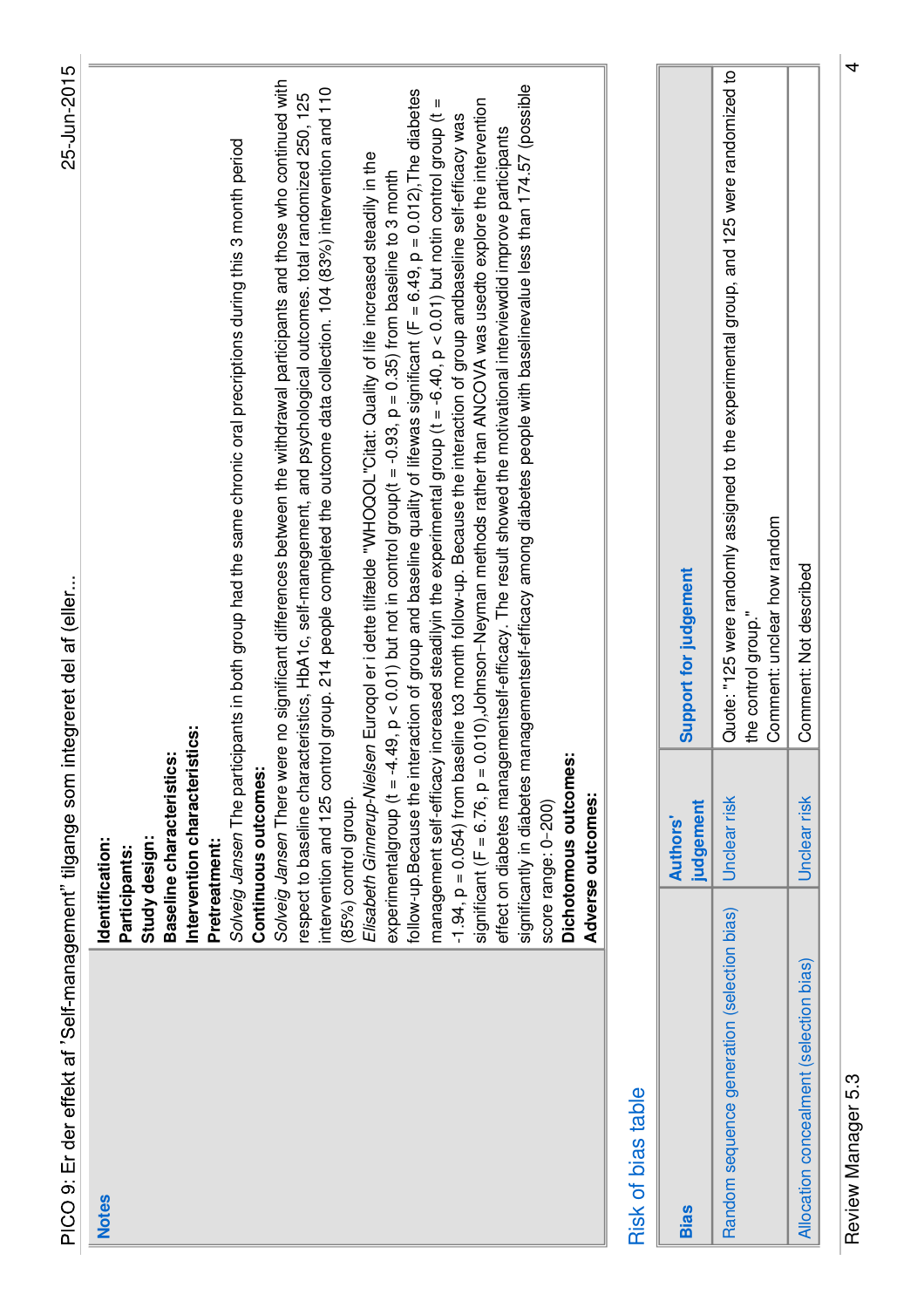| PICO 9: Er der effekt af 'Self-management" tilgange som integreret del af (eller |              | 25-Jun-2015                                                                                                                                                                                                                                                                                                                                                                                                                                                                                                                                                   |  |
|----------------------------------------------------------------------------------|--------------|---------------------------------------------------------------------------------------------------------------------------------------------------------------------------------------------------------------------------------------------------------------------------------------------------------------------------------------------------------------------------------------------------------------------------------------------------------------------------------------------------------------------------------------------------------------|--|
| <b>Blinding of participants and personnel</b><br>(performance bias)              | High risk    | Comment: neither the nurses, researcher nor the patients could be blinded, due to<br>intervention assigmentNo blinding and selfreported outcome                                                                                                                                                                                                                                                                                                                                                                                                               |  |
| Blinding of outcome assessment (detection bias) Low risk                         |              | Quote: "The research assistant involved in the recruitment, baseline and outcomes measures<br>research protocol was followed precisely a research assistant with a clinical background was<br>employed for baseline and post intervention data collection. Neither the research assistant<br>data collection was not informed of a participant's group allocation. To ensure that the<br>Comment: Selfreported and objective outcome not likely to be changed by blinding<br>nor the clinical diabetes educators knew the group allocations of participants." |  |
| Incomplete outcome data (attrition bias)                                         | Low risk     | and those who continued with respect to baseline characteristics, HbA1c, self-management,<br>Quote: "The participants in both group had the same chronic oral prescriptions during this 3<br>month period. There were no significant differences between the withdrawal parti- cipants<br>and psychologi-cal outcomes."                                                                                                                                                                                                                                       |  |
| Selective reporting (reporting bias)                                             | Unclear risk | Comment: No trial protocol. Outcomes are unclearly reported.                                                                                                                                                                                                                                                                                                                                                                                                                                                                                                  |  |
| Other bias                                                                       | Low risk     |                                                                                                                                                                                                                                                                                                                                                                                                                                                                                                                                                               |  |
| D'Eramo Melkus 1992                                                              |              |                                                                                                                                                                                                                                                                                                                                                                                                                                                                                                                                                               |  |
| <b>Methods</b>                                                                   |              |                                                                                                                                                                                                                                                                                                                                                                                                                                                                                                                                                               |  |
| <b>Participants</b>                                                              |              |                                                                                                                                                                                                                                                                                                                                                                                                                                                                                                                                                               |  |
| Interventions                                                                    |              |                                                                                                                                                                                                                                                                                                                                                                                                                                                                                                                                                               |  |
| <b>Outcomes</b>                                                                  |              |                                                                                                                                                                                                                                                                                                                                                                                                                                                                                                                                                               |  |
| Identification                                                                   |              |                                                                                                                                                                                                                                                                                                                                                                                                                                                                                                                                                               |  |
| <b>Notes</b>                                                                     |              |                                                                                                                                                                                                                                                                                                                                                                                                                                                                                                                                                               |  |
| Risk of bias table                                                               |              |                                                                                                                                                                                                                                                                                                                                                                                                                                                                                                                                                               |  |

 $\overline{a}$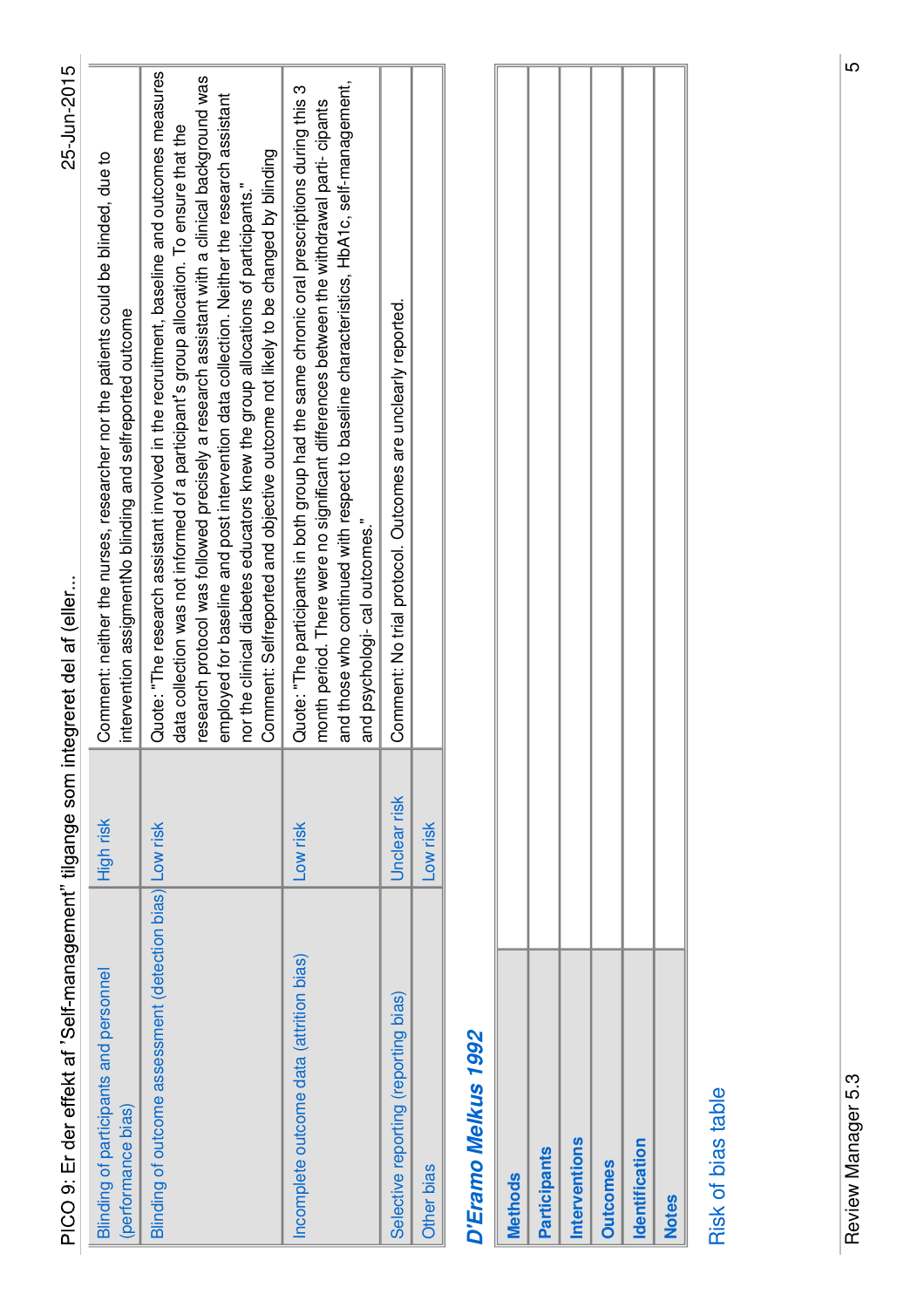| PICO 9: Er der effekt af 'Self-management" tilgange som integreret del af (eller |                                                                                                                                                |                                                                                                                                   | 25-Jun-2015                                                                           |  |
|----------------------------------------------------------------------------------|------------------------------------------------------------------------------------------------------------------------------------------------|-----------------------------------------------------------------------------------------------------------------------------------|---------------------------------------------------------------------------------------|--|
| <b>Bias</b>                                                                      |                                                                                                                                                |                                                                                                                                   | Authors' judgement Support for judgement                                              |  |
| Random sequence generation (selection bias)                                      |                                                                                                                                                | Low risk                                                                                                                          | Quote: "Subjects were com- puter randomized IO one of three inter-vention<br>groups." |  |
| Allocation concealment (selection bias)                                          |                                                                                                                                                | Unclear risk                                                                                                                      | Not described                                                                         |  |
| Blinding of participants and personnel (performance<br>bias)                     |                                                                                                                                                | Low risk                                                                                                                          | Comment: Objective outcomesnot indicated, probably not blinded                        |  |
| Blinding of outcome assessment (detection bias)                                  |                                                                                                                                                | Low risk                                                                                                                          | Not so relevant for outcome                                                           |  |
| Incomplete outcome data (attrition bias)                                         |                                                                                                                                                | High risk                                                                                                                         | Comment: 8/26 og 11/28 dropped out. No intention to treat                             |  |
| Selective reporting (reporting bias)                                             |                                                                                                                                                | Unclear risk                                                                                                                      | Comment: outcome probably assessed but no trial protocol                              |  |
| Other bias                                                                       |                                                                                                                                                | Low risk                                                                                                                          |                                                                                       |  |
| Goderis 2010                                                                     |                                                                                                                                                |                                                                                                                                   |                                                                                       |  |
| <b>Methods</b>                                                                   | Cluster RCT: YES<br><b>Open Label:</b>                                                                                                         | Study design: Randomized controlled trial<br>Study grouping: Parallel group                                                       |                                                                                       |  |
| <b>Participants</b>                                                              | <b>Baseline Characteristics</b><br>• HbA1c $(%)$ : 7.1 (1.3)<br>HbA1c (%): 7.2(1.3)<br>age: 68 (12)<br>age: 68 (12)<br>intervention<br>control | diabetes duration $(yrs)$ : $7.2$ (6.9)<br>diabetes duration (yrs): 7.2 (7.3)<br>gender (% females): 53<br>gender (% females): 51 |                                                                                       |  |

Review Manager 5.3 6 Review Manager 5.3

**Included criteria:** Not described. Randomization at GP level

 $=$ ه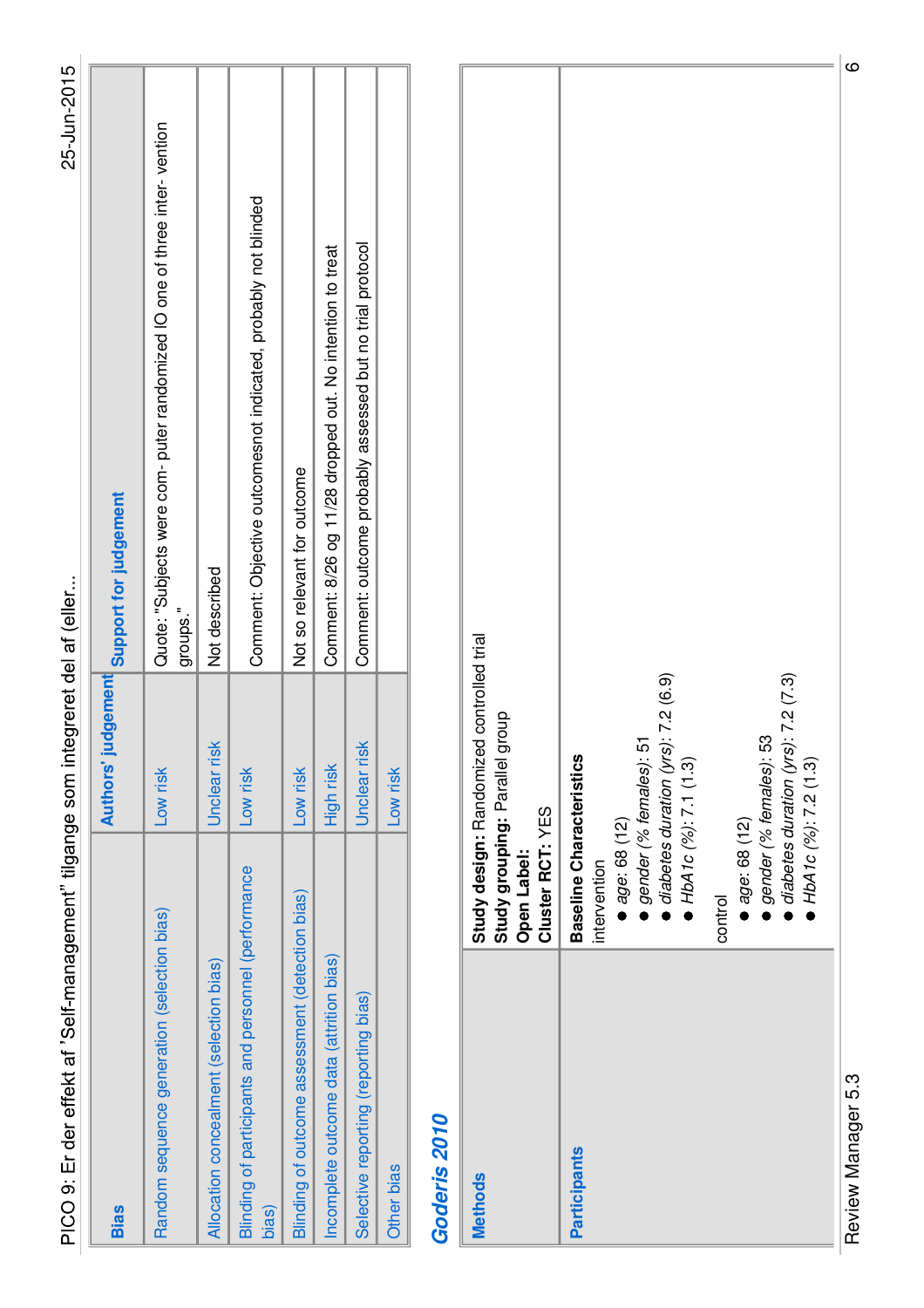|                 | 25-Jun-2015<br>PICO 9: Er der effekt af 'Self-management' tilgange som integreret del af (eller                                                                                                                                                                                                                                                                                                                                                                                                                                                                                                                                                                                                                                                                                                                                                                                                                                                                                                                                                                                                                                                                                                                                                                                                                                                                                                                                                                                                                                                                                                                                                                                                                                                                                                |  |
|-----------------|------------------------------------------------------------------------------------------------------------------------------------------------------------------------------------------------------------------------------------------------------------------------------------------------------------------------------------------------------------------------------------------------------------------------------------------------------------------------------------------------------------------------------------------------------------------------------------------------------------------------------------------------------------------------------------------------------------------------------------------------------------------------------------------------------------------------------------------------------------------------------------------------------------------------------------------------------------------------------------------------------------------------------------------------------------------------------------------------------------------------------------------------------------------------------------------------------------------------------------------------------------------------------------------------------------------------------------------------------------------------------------------------------------------------------------------------------------------------------------------------------------------------------------------------------------------------------------------------------------------------------------------------------------------------------------------------------------------------------------------------------------------------------------------------|--|
|                 | Excluded criteria: Not described. Randomization at GP level<br>Included criteria: Not described. Randomization at GP level                                                                                                                                                                                                                                                                                                                                                                                                                                                                                                                                                                                                                                                                                                                                                                                                                                                                                                                                                                                                                                                                                                                                                                                                                                                                                                                                                                                                                                                                                                                                                                                                                                                                     |  |
| Interventions   | wasbasedonthe chronic caremodel andtheoretical frameworks forchange management [24-26]. These interventions<br>education and intervention: GPs of both arms received thesame basic support program of interventions (UQIP) that<br>lifestyle habits. Thecounselling techniques included extendedmotivational interviewingbased on the transtheoretical<br>the evidence-basedguidelines recommending a global, target-driven and intensifiedtreatment of type2diabetes. For<br>representstandard requirements for what is considered quality diabetescare [1]. The aimof UQIPwas to implement<br>representstandard requirements for what is considered quality diabetescare [1]. The aimof UQIPwas to implement<br>education and intervention: The intervention periodwas January 2005 toNovember 2006. Asexplained in the study<br>protocol, GPs of both arms received thesame basic support program of interventions (UQIP) that wasbasedonthe<br>delivereddiabetes education at the patient's home. Referral to thehealth psychologist was recommended for all<br>motivational interviewing based on the transtheoretical model of changewithdifficulties in maintaining healthy<br>patients withdifficulties in maintaining healthy lifestyle habits. Thecounselling techniques included extended<br>patients of the AQIP arm, the IDCT was reinforced witha health psychologist and a diabetes educator who<br>chronic caremodel andtheoretical frameworks forchange management [24-26]. These interventions<br>the evidence-basedguidelines recommending a global, target-driven and intensifiedtreatmentof<br>rventionsofUQIPwereavailable for all participating GPs and patients<br>Intervention Characteristics<br>type2diabetes.Theinte<br>model of change<br>intervention<br>control |  |
| <b>Outcomes</b> | Self efficacy (physical)<br>Depression score<br>self efficacy (diet)<br>self rated Health<br>QoL (EuroQoL)<br>QoL (VAS)<br>$\blacktriangleright$ HbA <sub>1</sub> c (%)<br>Dichotomous:<br><b>HbA1c</b><br>Continuous:                                                                                                                                                                                                                                                                                                                                                                                                                                                                                                                                                                                                                                                                                                                                                                                                                                                                                                                                                                                                                                                                                                                                                                                                                                                                                                                                                                                                                                                                                                                                                                         |  |

Review Manager 5.3 7 Review Manager 5.3

 $\overline{\mathcal{L}}$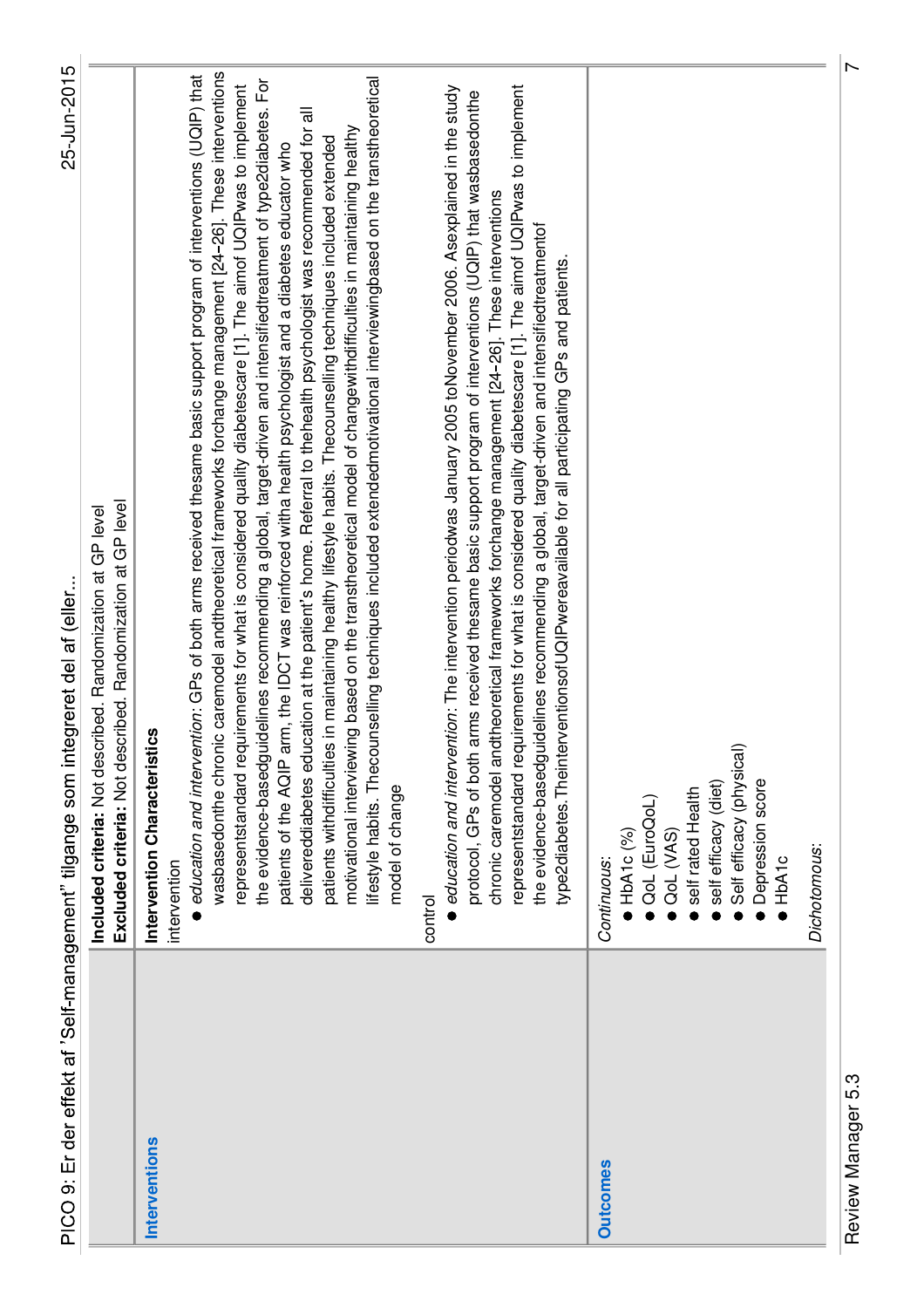| PICO 9: Er der effekt af 'Self-management" tilgange som integreret del af (eller |                                                                                                                                                                                                                                     | 25-Jun-2015                                                                                                                                                                                                                                                                                                                                                                                                    |
|----------------------------------------------------------------------------------|-------------------------------------------------------------------------------------------------------------------------------------------------------------------------------------------------------------------------------------|----------------------------------------------------------------------------------------------------------------------------------------------------------------------------------------------------------------------------------------------------------------------------------------------------------------------------------------------------------------------------------------------------------------|
|                                                                                  | <b>komplikation</b><br>frafald<br>$\bullet$ CVD                                                                                                                                                                                     |                                                                                                                                                                                                                                                                                                                                                                                                                |
| Identification                                                                   | Authors name: Geert Goderis<br>Sponsorship source: The<br>Country: Belgium<br>Comments:<br>Setting:                                                                                                                                 | Address: Katholieke Universiteit Leuven, Department of General Practice (Academisch Centrum voor<br>Belgian Natinal Institute for Health and Disability Insurance (NIHDI)<br>Institution: Department of General Practice, Katholieke Universiteit Leuven, Belgium<br>Huisartsgeneeskunde), Kapucijnenvoer 33/J Bus 7001, 3000 Leuven, Belgium<br>Email: geert.goderis@skynet.be, geert.goderis@med.kuleuven.be |
| <b>Notes</b>                                                                     | Intervention characteristics:<br>Baseline characteristics:<br>Dichotomous outcomes:<br>moving to a nursing home.<br>Continuous outcomes:<br>Adverse outcomes:<br>Study design:<br>Identification:<br>Pretreatment:<br>Participants: | Solveig Jansen Number of events are not directly mention. Reason for patient lost to follow up are for example: died,                                                                                                                                                                                                                                                                                          |
| Risk of bias table                                                               |                                                                                                                                                                                                                                     |                                                                                                                                                                                                                                                                                                                                                                                                                |
| <b>Bias</b>                                                                      | judgement<br><b>Authors'</b>                                                                                                                                                                                                        | Support for judgement                                                                                                                                                                                                                                                                                                                                                                                          |
| Random sequence generation (selection bias)                                      | Low risk                                                                                                                                                                                                                            | Quote: "After the initial recruitment phase, a researcher blinded to the study design used<br>computer-generated numbers to randomly assign practices."                                                                                                                                                                                                                                                        |
| Allocation concealment (selection bias)                                          | Unclear risk                                                                                                                                                                                                                        | Comment: Not described                                                                                                                                                                                                                                                                                                                                                                                         |

Review Manager 5.3 8 Review Manager 5.3

 $\boxed{\infty}$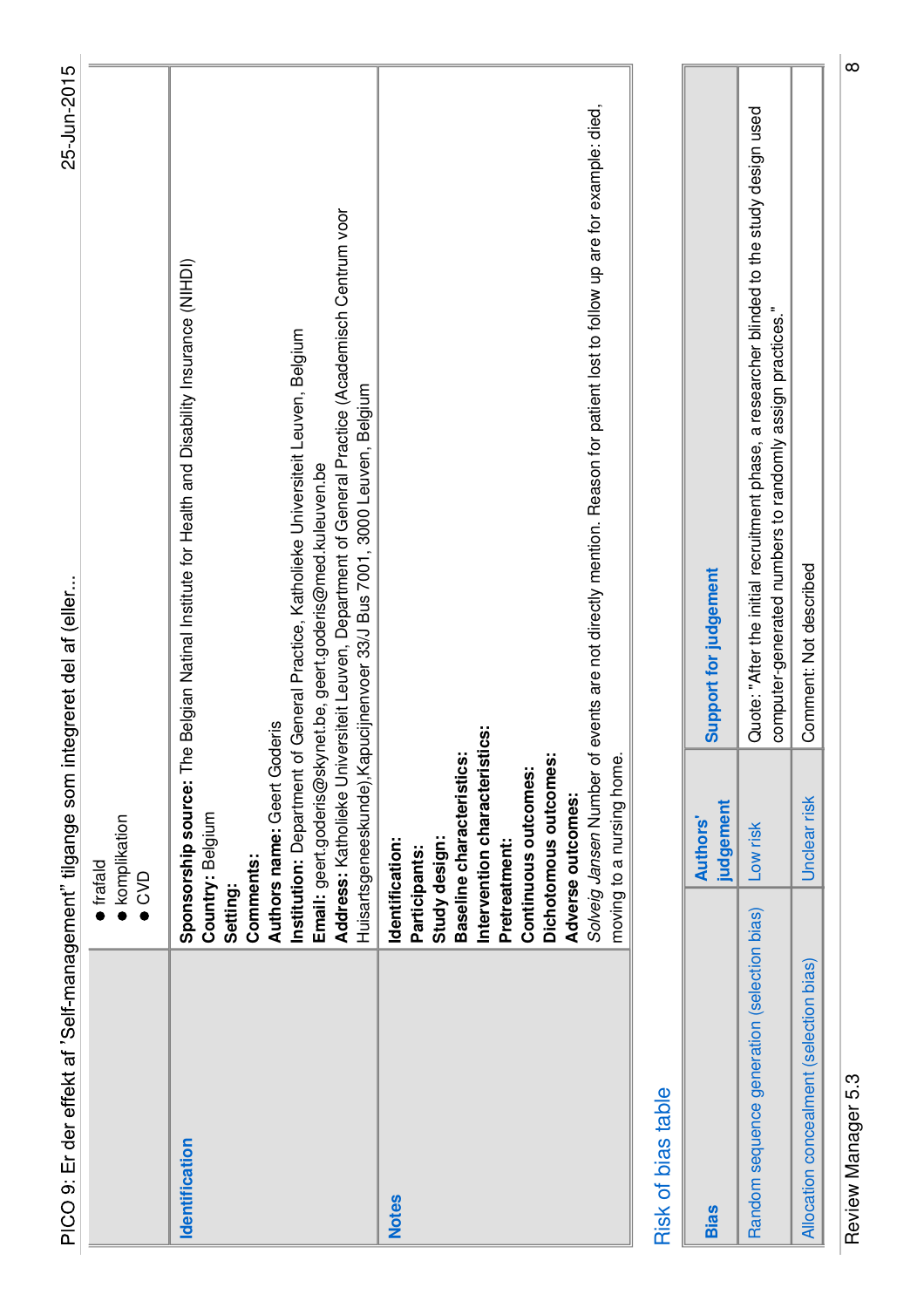| PICO 9: Er der effekt af 'Self-management" tilgange som integreret del af (eller |           | 25-Jun-2015                                                                                                                                                                                                                                                                                                                                                                                                                                                                                                                                                                                                                                                                                                                                                                                                                                                                                                                                                                                                                                                                                                                                                                                                                                                                                                                                                                                                        |
|----------------------------------------------------------------------------------|-----------|--------------------------------------------------------------------------------------------------------------------------------------------------------------------------------------------------------------------------------------------------------------------------------------------------------------------------------------------------------------------------------------------------------------------------------------------------------------------------------------------------------------------------------------------------------------------------------------------------------------------------------------------------------------------------------------------------------------------------------------------------------------------------------------------------------------------------------------------------------------------------------------------------------------------------------------------------------------------------------------------------------------------------------------------------------------------------------------------------------------------------------------------------------------------------------------------------------------------------------------------------------------------------------------------------------------------------------------------------------------------------------------------------------------------|
| <b>Blinding of participants and personnel</b><br>(performance bias)              | Low risk  | Quote: "All patients were blinded to the study design, but physicians were not, as they were<br>Comment: HbA1c not likely to be changed by this<br>involved in the execution of the programs."                                                                                                                                                                                                                                                                                                                                                                                                                                                                                                                                                                                                                                                                                                                                                                                                                                                                                                                                                                                                                                                                                                                                                                                                                     |
| Blinding of outcome assessment (detection bias) Low risk                         |           | Quote: "All patients were blinded to the study design, but physicians were not, as they were<br>involved in the execution of the programs."<br>Comment: objective outcomes                                                                                                                                                                                                                                                                                                                                                                                                                                                                                                                                                                                                                                                                                                                                                                                                                                                                                                                                                                                                                                                                                                                                                                                                                                         |
| Incomplete outcome data (attrition bias)                                         | Low risk  | Comment: A little skewed dropout, but not too large intention to treat analysis has been done                                                                                                                                                                                                                                                                                                                                                                                                                                                                                                                                                                                                                                                                                                                                                                                                                                                                                                                                                                                                                                                                                                                                                                                                                                                                                                                      |
| Selective reporting (reporting bias)                                             | Low risk  | Comment: Outcomes from protocol reported<br>Quote: "registered as # NTR1369,"                                                                                                                                                                                                                                                                                                                                                                                                                                                                                                                                                                                                                                                                                                                                                                                                                                                                                                                                                                                                                                                                                                                                                                                                                                                                                                                                      |
| Other bias                                                                       | High risk | of the AQIP arm were only used by a small number of participants. This is particularly true for<br>the health psychologist counseling, which was only used by 18 patients. Finally, the follow-up<br>arm, with possible effects on the final outcomes. Thirdly, some of the additional interventions<br>awareness throughout the region. Secondly, despite the motivation of the GPs, we observed<br>randomized (Fig. 1). Within the first 30 days, 22 physicians dropped out (UQIP = 18, AQIP =<br>Quote: "There were several weaknesses of the present study. First, considerable effort was<br>attention to T2DM care. However, probably the most motivated GPs remained in the UQIP<br>a significant difference in initial drop-out rate between the UQIP and AQIP-assigned GPs,<br>which may indicate that being assigned to AQIP motivated more physicians to pay closer<br>period may have been too short to find a significant difference between AQIP and UQIP.<br>53<br>Therefore, it will be interesting to organize a post-intervention follow-up of the included<br>required to motivate GPs for the project, resulting in a global enhancement of diabetes<br>4, p < 0.001). Thus, only 120 physicians (36% of those available, 67 AQIP vs.<br>Quote: "A total of 142 physicians from 90 practices agreed to participate and were<br>UQIP) registered baseline data. During the study"<br>patients." |

စာ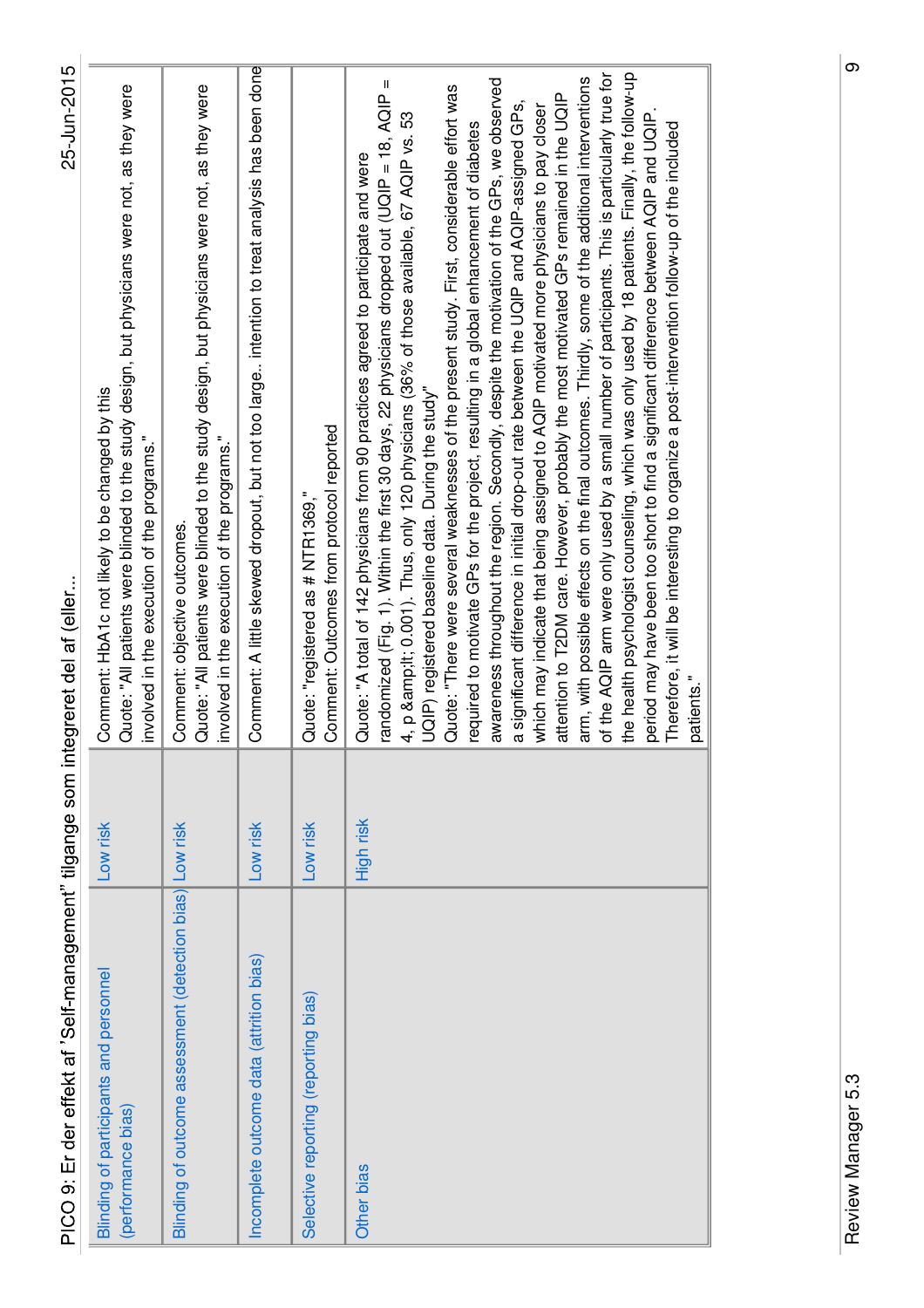| 1 16 197<br>;<br>;                  |
|-------------------------------------|
|                                     |
|                                     |
|                                     |
|                                     |
|                                     |
|                                     |
|                                     |
|                                     |
|                                     |
|                                     |
|                                     |
|                                     |
|                                     |
|                                     |
| <b>こうきょう こうこう りょうこう こうこう こうこうしょ</b> |
|                                     |
|                                     |
|                                     |
| $\ddot{ }$                          |
|                                     |
|                                     |
|                                     |
|                                     |
|                                     |
|                                     |
|                                     |
|                                     |
|                                     |
|                                     |
|                                     |
|                                     |
|                                     |
|                                     |
|                                     |
| こうりょう こうりょう こうしょう                   |
|                                     |
|                                     |
| ֓׆<br>׆֓֓֓֓֓֓֓֓֓֓֓֓                 |
| -<br>3<br>-                         |
|                                     |
|                                     |
|                                     |
|                                     |
|                                     |
|                                     |
|                                     |
|                                     |
|                                     |
|                                     |
|                                     |
| うちつる シンソン<br>È<br>PICO 9·           |

### **Gregg 2007**

| <b>Methods</b>      |  |
|---------------------|--|
| <b>Participants</b> |  |
| Interventions       |  |
| <b>Outcomes</b>     |  |
| Identification      |  |
| <b>Notes</b>        |  |
|                     |  |

#### Risk of bias table Risk of bias table

| <b>Bias</b>                                                  | judgement<br><b>Authors</b> | Support for judgement                                                                                                                                                                                                |
|--------------------------------------------------------------|-----------------------------|----------------------------------------------------------------------------------------------------------------------------------------------------------------------------------------------------------------------|
| Random sequence generation (selection bias)                  | Low risk                    | Quote: "participants were then randomly assigned (using a random numbers table)"                                                                                                                                     |
| Allocation concealment (selection bias)                      | Unclear risk                | Quote: "assessment, participants were then randomly assigned (using a random numbers<br>Comment: difficult to conceal allocation with a table. Might have been done though<br>table) to one"                         |
| Blinding of participants and personnel<br>(performance bias) | Low risk                    | Comment: Probably not but for oubjective outcome not relevant                                                                                                                                                        |
| Blinding of outcome assessment (detection bias) Low risk     |                             | Quote: "Psychosocial assessments and a blood draw for HbA 1 c were administered during<br>the lst hr (and again at 3-month follow-up) by clinic and research personnel blind to group<br>assignment."                |
| Incomplete outcome data (attrition bias)                     | -ow risk                    | outcome analysis was done on an intent-to-treat basis, and missing follow-up values were<br>Complete blood data were therefore available for 73 of the participants (90%). The main<br>assumed not to have changed." |
| Selective reporting (reporting bias)                         | <b>Jnclear</b> risk         | No trial protocol                                                                                                                                                                                                    |
| <b>Other bias</b>                                            | Low risk                    |                                                                                                                                                                                                                      |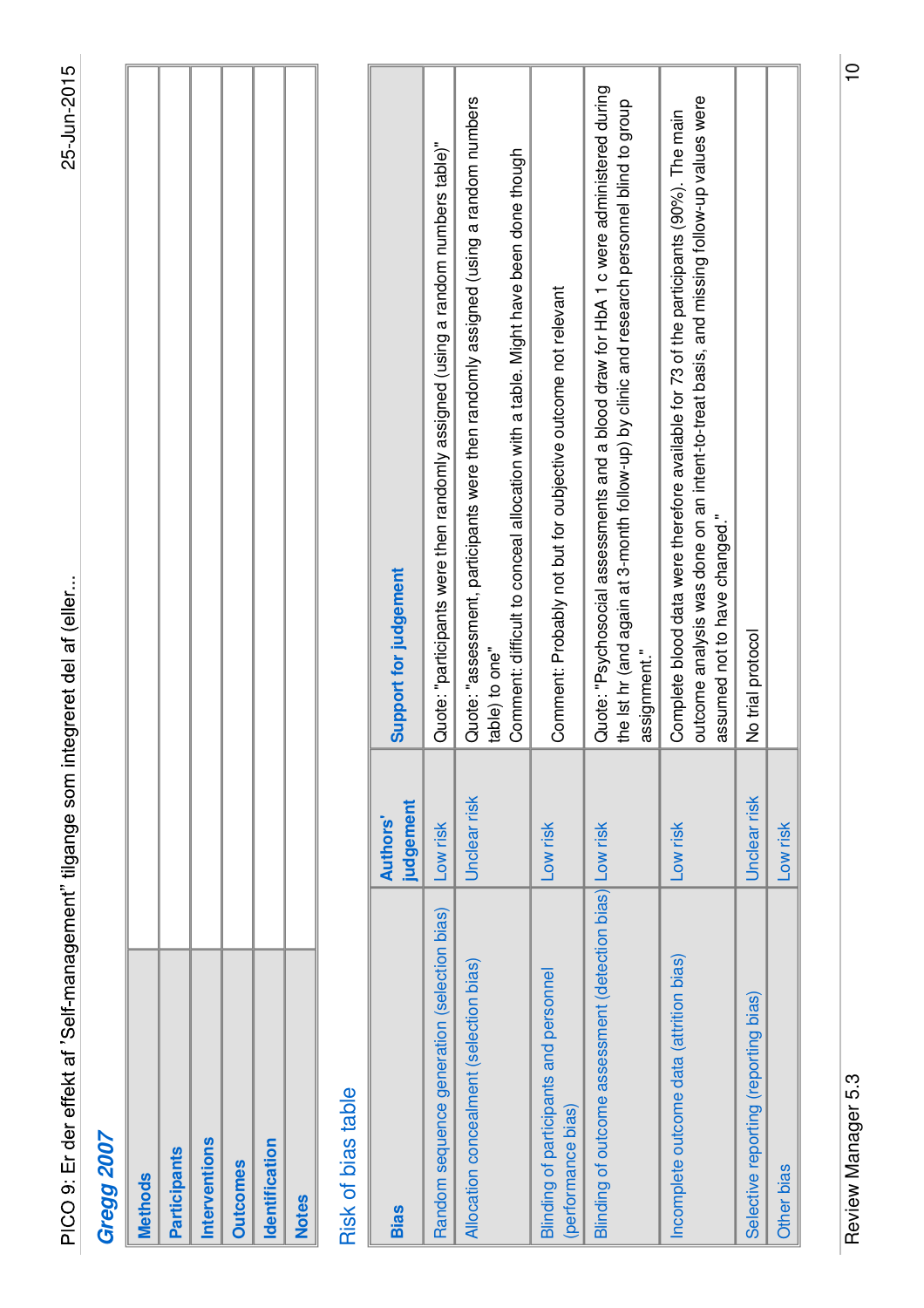| PICO 9: Er der effekt af 'Self-management'' tilgange som integreret del af (eller |
|-----------------------------------------------------------------------------------|
|                                                                                   |
|                                                                                   |
|                                                                                   |
|                                                                                   |
|                                                                                   |
|                                                                                   |
|                                                                                   |
|                                                                                   |
|                                                                                   |
|                                                                                   |
|                                                                                   |
|                                                                                   |
|                                                                                   |
|                                                                                   |
|                                                                                   |
|                                                                                   |
|                                                                                   |
|                                                                                   |
|                                                                                   |
|                                                                                   |
|                                                                                   |
|                                                                                   |
|                                                                                   |
|                                                                                   |
|                                                                                   |
|                                                                                   |
|                                                                                   |
|                                                                                   |
|                                                                                   |
|                                                                                   |
|                                                                                   |
|                                                                                   |
|                                                                                   |
|                                                                                   |
|                                                                                   |
|                                                                                   |
|                                                                                   |
|                                                                                   |

### **Naik 2011**

| I AFT VIPA           |                                                                                                                                                                                                                                                                                                      |
|----------------------|------------------------------------------------------------------------------------------------------------------------------------------------------------------------------------------------------------------------------------------------------------------------------------------------------|
| <b>Methods</b>       | Study design: Randomized controlled trial<br>Study grouping: Parallel group<br>Cluster RCT:<br><b>Open Label:</b>                                                                                                                                                                                    |
| <b>Participants</b>  | $\bullet$ diabetes duration (yrs): 4.98(3.1)<br>gender (% females): 0<br>$HbA1c$ (%): 8.86(1.3)<br><b>Baseline Characteristics</b><br>age: 63.82 (7.9)<br>intervention                                                                                                                               |
|                      | diabetes duration (yrs): 5.04(3)<br>gender (% females): 0<br>• HbA1c $(%): 8.74(1.2)$<br>age: 63.45 (7.8)<br>control                                                                                                                                                                                 |
|                      | diabetes 50-90 yrs, HbA1c >= 7.5% prior to study<br>Excluded criteria: dementia, creatinin above 200 micromol/l<br>Included criteria: type 2                                                                                                                                                         |
| <b>Interventions</b> | Diabetes ABC session, goal setting, proactive patient behavior and physician-patient comminucation and finaly<br>education and intervention: 4 Group sessions every 3 weeks over 3 Moths. Each session were followed by the<br>Intervention Characteristics<br>performance feed-back<br>intervention |
|                      | ention: traditional Group education, 2 sessions by educator and dietician<br>education and interv<br>control                                                                                                                                                                                         |
| <b>Outcomes</b>      | OoL (EuroQoL)<br>$\bullet$ HbA1c (%)<br>OOL (VAS)<br>Continuous:                                                                                                                                                                                                                                     |

Review Manager 5.3 11 Review Manager 5.3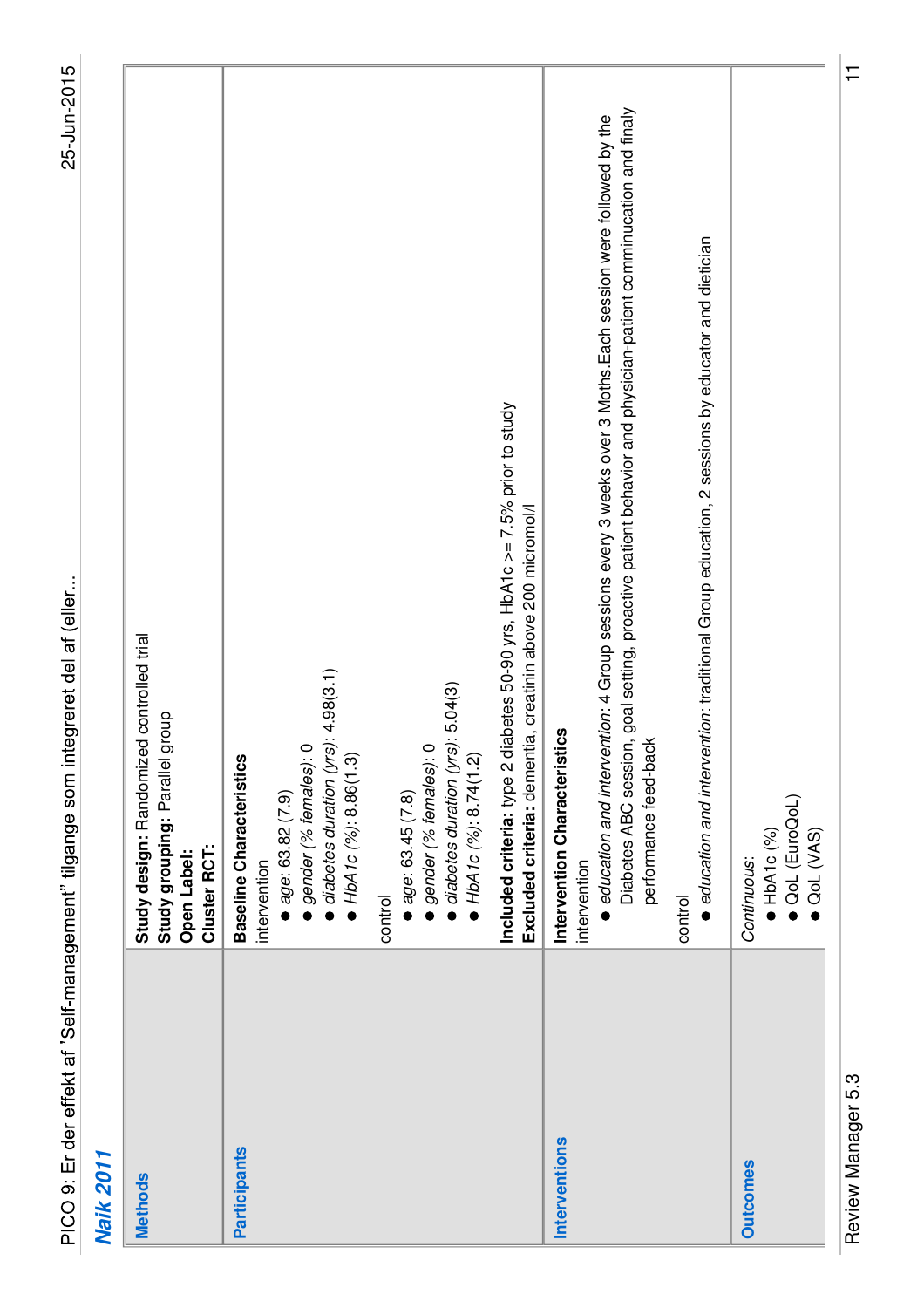|                | 25-Jun-2015<br>PICO 9: Er der effekt af 'Self-management" tilgange som integreret del af (eller                                                                                                                                                                                                                                                                                                                                                                                                                                                                      |
|----------------|----------------------------------------------------------------------------------------------------------------------------------------------------------------------------------------------------------------------------------------------------------------------------------------------------------------------------------------------------------------------------------------------------------------------------------------------------------------------------------------------------------------------------------------------------------------------|
|                | score<br>Self efficacy (physical)<br>· Diabetes self-afficacy<br>Depression score<br>self efficacy (diet)<br>self rated Health<br><b>•</b> komplikation<br>Dichotomous:<br>$\bullet$ frafald<br>$\bullet$ CVD                                                                                                                                                                                                                                                                                                                                                        |
| Identification | Sponsorship source: EPIC study sponsors: Agency for Healthcare and quality, Centres for research and education on<br>therapeutics, Clinical Scientist Development Award from the Doris Duke Charitable Foundation, National Institute of<br>Aging and the Houston Health Service Research and DEvelopment Center of Excellence<br>Institution: Houston Health and Development Center of Excellence<br>Houston, TX 77030, USA<br>Address: 2002 Holcombe,<br>Setting: Medical Center<br>Email: anaik@bcm.edu<br>Authors name: Naik<br>Country: USA<br><b>Comments:</b> |
| <b>Notes</b>   | Intervention characteristics:<br>Baseline characteristics:<br>Dichotomous outcomes:<br>Continuous outcomes:<br>Adverse outcomes:<br>Study design:<br>Identification:<br>Pretreatment:<br>Participants:                                                                                                                                                                                                                                                                                                                                                               |

Review Manager 5.3 12 Review Manager 5.3

 $\frac{1}{2}$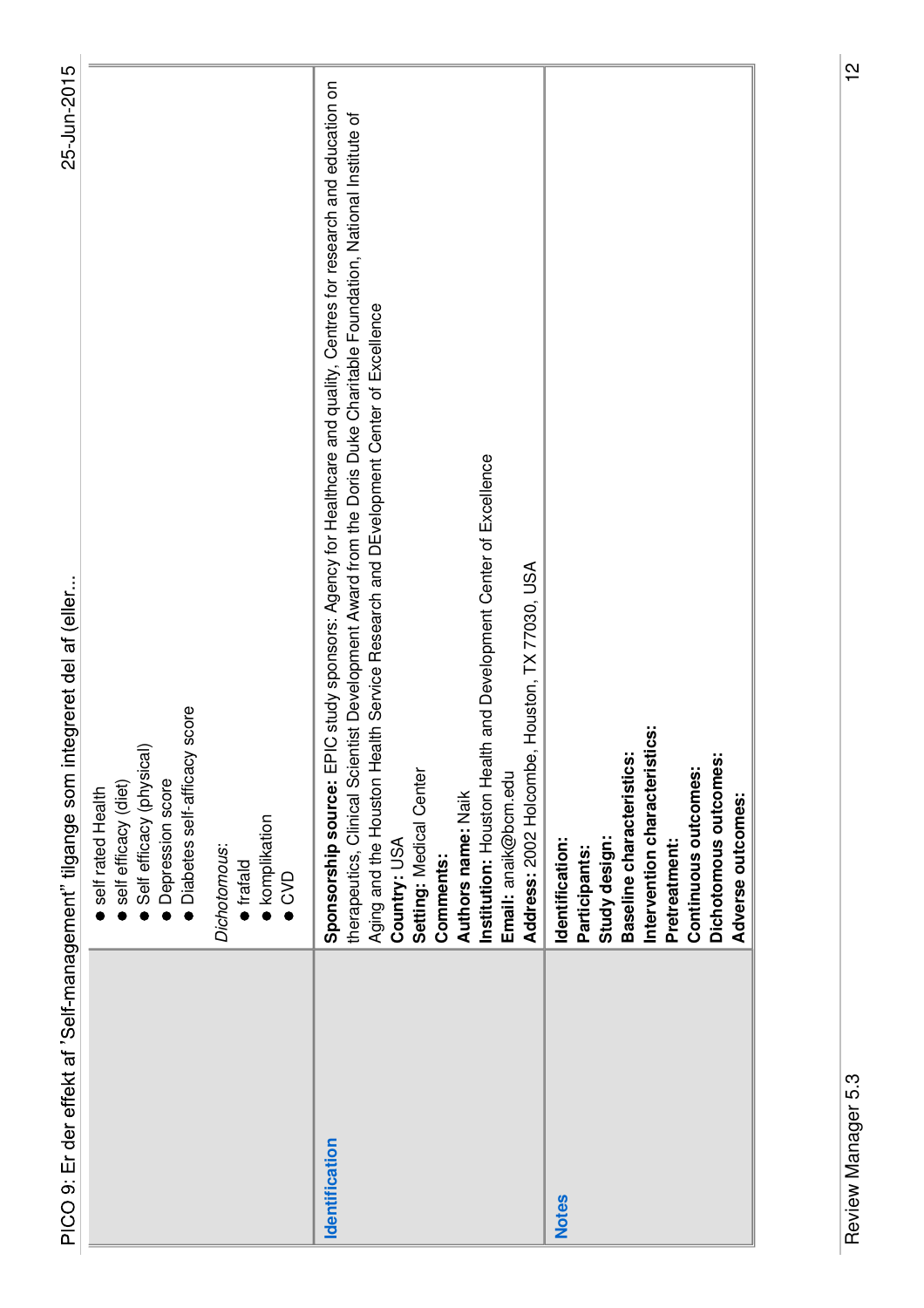### Risk of bias table

| <b>Bias</b>                                                  | judgemenr<br><b>Authors'</b> | <b>Support for judgement</b>                                                              |
|--------------------------------------------------------------|------------------------------|-------------------------------------------------------------------------------------------|
| Random sequence generation (selection bias)                  | Low risk                     | Comment: block randomization of 10                                                        |
| Allocation concealment (selection bias)                      | Low risk                     | Comment: assignment was blinded using sequencially numbered and Sealed<br>evelopes        |
| Blinding of participants and personnel (performance<br>bias) | High risk                    | Comment: Selfreported outcome - no blinding. Only affects the important outcome<br>though |
| Blinding of outcome assessment (detection bias)              | _ow risk                     | Comment: outcome either selfreported or objective                                         |
| ncomplete outcome data (attrition bias)                      | _ow risk                     | Comment: attrition was described, equal drop-out rates was seen                           |
| Selective reporting (reporting bias)                         | Low risk                     | Comment: this is discussed                                                                |
| <b>Other bias</b>                                            | Low risk                     | Comment: older male veterans. No oother sources of bias                                   |
|                                                              |                              |                                                                                           |

### **Smith 1997**

| <b>Methods</b>      |  |
|---------------------|--|
| <b>Participants</b> |  |
| Interventions       |  |
| <b>Outcomes</b>     |  |
| Identification      |  |
| <b>Notes</b>        |  |
|                     |  |

#### Risk of bias table Risk of bias table

 $\overline{1}$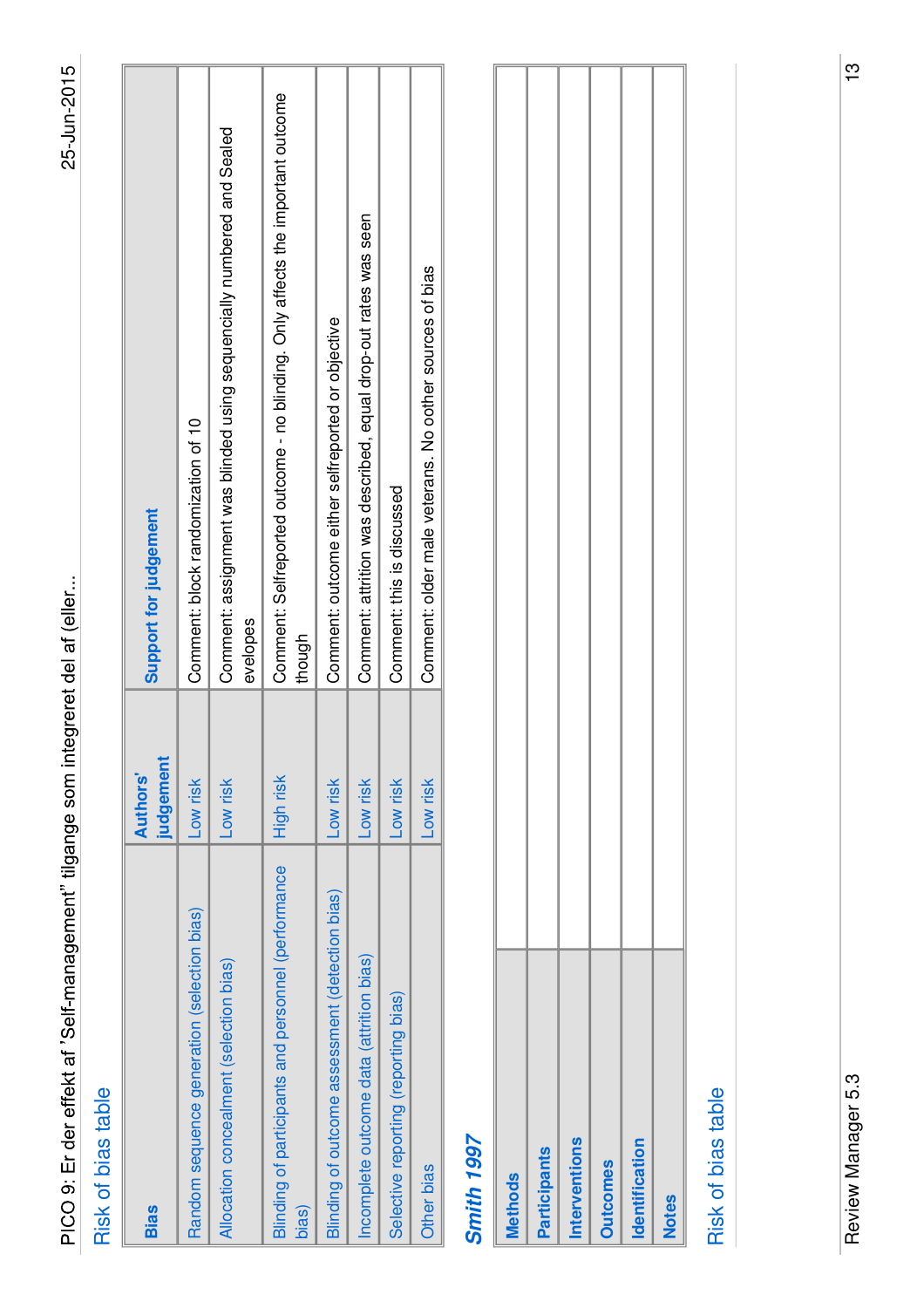| $\overline{1}$          |  |
|-------------------------|--|
| j<br>;                  |  |
|                         |  |
|                         |  |
| $\frac{1}{2}$           |  |
|                         |  |
| $\frac{1}{2}$<br>.<br>( |  |
| ;<br>;<br>:<br>!        |  |
| ううつうこう<br>レーくくこく        |  |
|                         |  |

| <b>Bias</b>                                                  | judgement<br><b>Authors'</b> | Support for judgement                                                                                  |
|--------------------------------------------------------------|------------------------------|--------------------------------------------------------------------------------------------------------|
| Random sequence generation (selection bias)                  | Unclear risk                 | Comment: randomized, method not indicated                                                              |
| Allocation concealment (selection bias)                      | Jnclear risk                 | Comment: Not described                                                                                 |
| Blinding of participants and personnel<br>(performance bias) | Low risk                     | Comment: unblinded but objective outcomes                                                              |
| Blinding of outcome assessment (detection bias) Low risk     |                              | Comment: assessment were conducted by trained technicians blind to Group assignment                    |
| Incomplete outcome data (attrition bias)                     | High risk                    | Comment: Relatively large dropout and unclear why 16 and not 22 were used. Originally<br>22 randomized |
| Selective reporting (reporting bias)                         | Low risk                     | Comment: no trial protocol but also only a protocol study. No reason to be selective in<br>reporting.  |
| <b>Other bias</b>                                            | Unclear risk                 | Comment: different rate of excercise, recorded calories and glucose monitoring                         |
|                                                              |                              |                                                                                                        |

### **Welch 2011**

| Study design: Randomized controlled trial<br>Study grouping: Parallel group<br>Cluster RCT:<br>Open Label: | $idi$ diabetes duration (yrs): $9.0(7.3)$<br>gender (% females): 57.9<br>gender (% females): 62.1<br><b>Baseline Characteristics</b><br>$HbA1c$ (%): 9.1(1.5)<br>age: 54.4(10.3)<br>age: 54.9(9.3)<br>intervention<br>control |
|------------------------------------------------------------------------------------------------------------|-------------------------------------------------------------------------------------------------------------------------------------------------------------------------------------------------------------------------------|
| <b>Methods</b>                                                                                             | <b>Participants</b>                                                                                                                                                                                                           |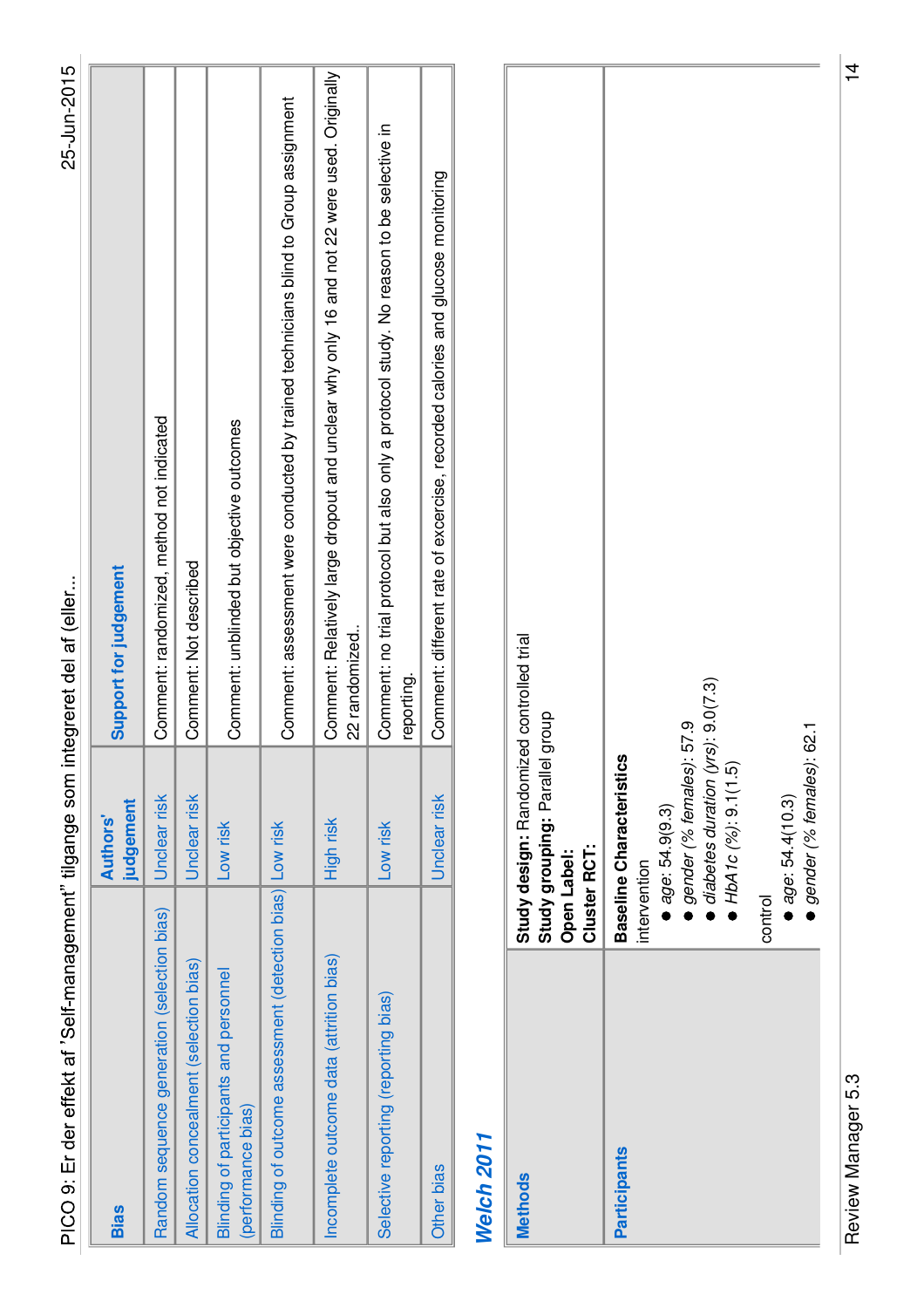|                      | 25-Jun-2015<br>PICO 9: Er der effekt af 'Self-management' tilgange som integreret del af (eller                                                                                                                             |  |
|----------------------|-----------------------------------------------------------------------------------------------------------------------------------------------------------------------------------------------------------------------------|--|
|                      | $\bullet$ diabetes duration (yrs): 7.1(5.8)<br>HDA1C (%): B. B(1.3)                                                                                                                                                         |  |
|                      | Excluded criteria: major complications, pregnancy, psychiatric disorders, mental retardation or other problem affecting<br>Included criteria: type 2 diabetes, age 30-70, HbA1c >= 7.5%<br>the completion of questionnaires |  |
| <b>Interventions</b> | education and intervention: Diabetes self-management education and support in 4 sessions,3 of these were<br>followed by 30 min motivational interviewing<br>Intervention Characteristics<br>intervention                    |  |
|                      | education and intervention: Diabetes self-management education and support in 4 sessions,<br>control                                                                                                                        |  |
| <b>Outcomes</b>      | Self efficacy (physical)<br>Depression score<br>self efficacy (diet)<br>self rated Health<br>OoL (EuroQoL)<br><b>komplikation</b><br>$\bullet$ HbA1c (%)<br>QoL (VAS)<br>Dichotomous:<br>Continuous:<br>frafald<br>CVD      |  |
| Identification       | Behavioreal Medicine Research, Baystate Medical Center.<br>Sponsorship source: none indicated<br>Setting: Baystate Medical Center<br>Authors name: Garry Welch<br>Institution: Department of<br>Country: USA<br>Comments:   |  |

 $\frac{15}{1}$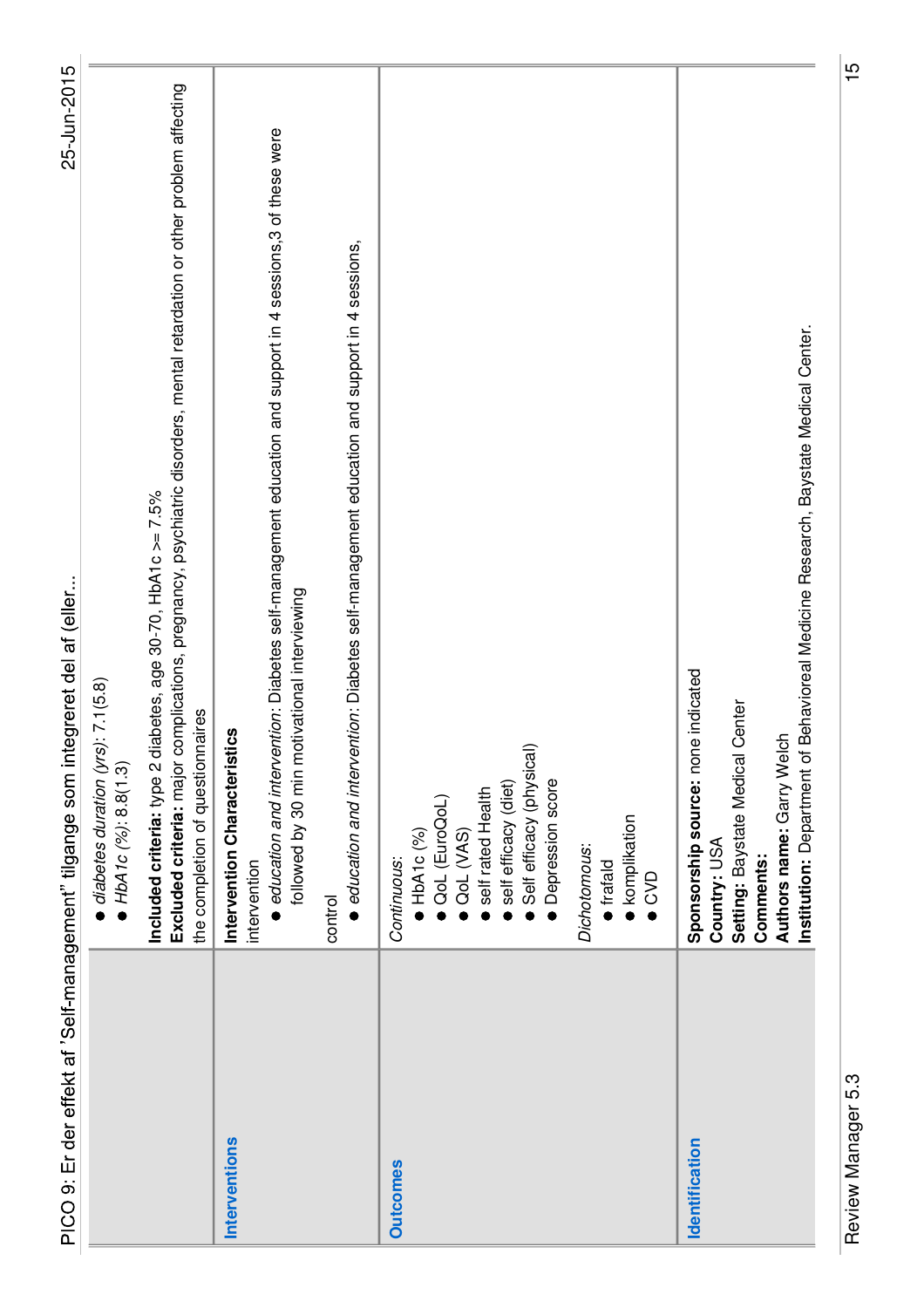| PICO 9: Er der effekt af 'Self-management' tilgange som int  |                                                                                                                                                                                                     | 25-Jun-2015<br>egreret del af (eller                                                                                                                              |  |
|--------------------------------------------------------------|-----------------------------------------------------------------------------------------------------------------------------------------------------------------------------------------------------|-------------------------------------------------------------------------------------------------------------------------------------------------------------------|--|
|                                                              |                                                                                                                                                                                                     | Address: Baystate Medical Center., 140 High Street, Room 2104, Springfield, MA 01105, United States<br>Email: garry.welch@baystatehealth.org, garry.welch@bbs.org |  |
| <b>Notes</b>                                                 | Baseline characteristics:<br>Dichotomous outcomes:<br>Intervention characteristi<br>Continuous outcomes:<br>Adverse outcomes:<br>Study design:<br>Identification:<br>Pretreatment:<br>Participants: | $rac{3}{6}$                                                                                                                                                       |  |
| Risk of bias table                                           |                                                                                                                                                                                                     |                                                                                                                                                                   |  |
| <b>Bias</b>                                                  | judgement<br><b>Authors'</b>                                                                                                                                                                        | Support for judgement                                                                                                                                             |  |
| Random sequence generation (selection bias)                  | Unclear risk                                                                                                                                                                                        | Comment: method not indicated                                                                                                                                     |  |
| Allocation concealment (selection bias)                      | Unclear risk                                                                                                                                                                                        | Comment: not indicated                                                                                                                                            |  |
| Blinding of participants and personnel<br>(performance bias) | High risk                                                                                                                                                                                           | Comment: Neither physicians nor patient could be blinded to the intervention assigmment                                                                           |  |
| Blinding of outcome assessment (detection bias) Low risk     |                                                                                                                                                                                                     | Comment: biochemical parametres was maesured in random samples, mediators of possible<br>change in HbA1c were self-reported                                       |  |
| Incomplete outcome data (attrition bias)                     | Low risk                                                                                                                                                                                            | Comment: large but equal drop-out rate (32.8-43.1%). Mean change in HbA1c was not<br>significantly different comparing completers and drop-outs                   |  |
| Selective reporting (reporting bias)                         | Low risk                                                                                                                                                                                            | Comment: few studies in the litteratur show different results, selective outcome reporting<br>therefore nor likely                                                |  |

Other bias Lotta Low risk Comment: Different educational status at baseline was discussed as possible bias discussed as possible bias discussed as possible bias discussed as possible bias discussed as possible bias discuss

Low risk

Other bias

Comment: Different educational status at baseline was discussed as possible bias

 $\frac{1}{2}$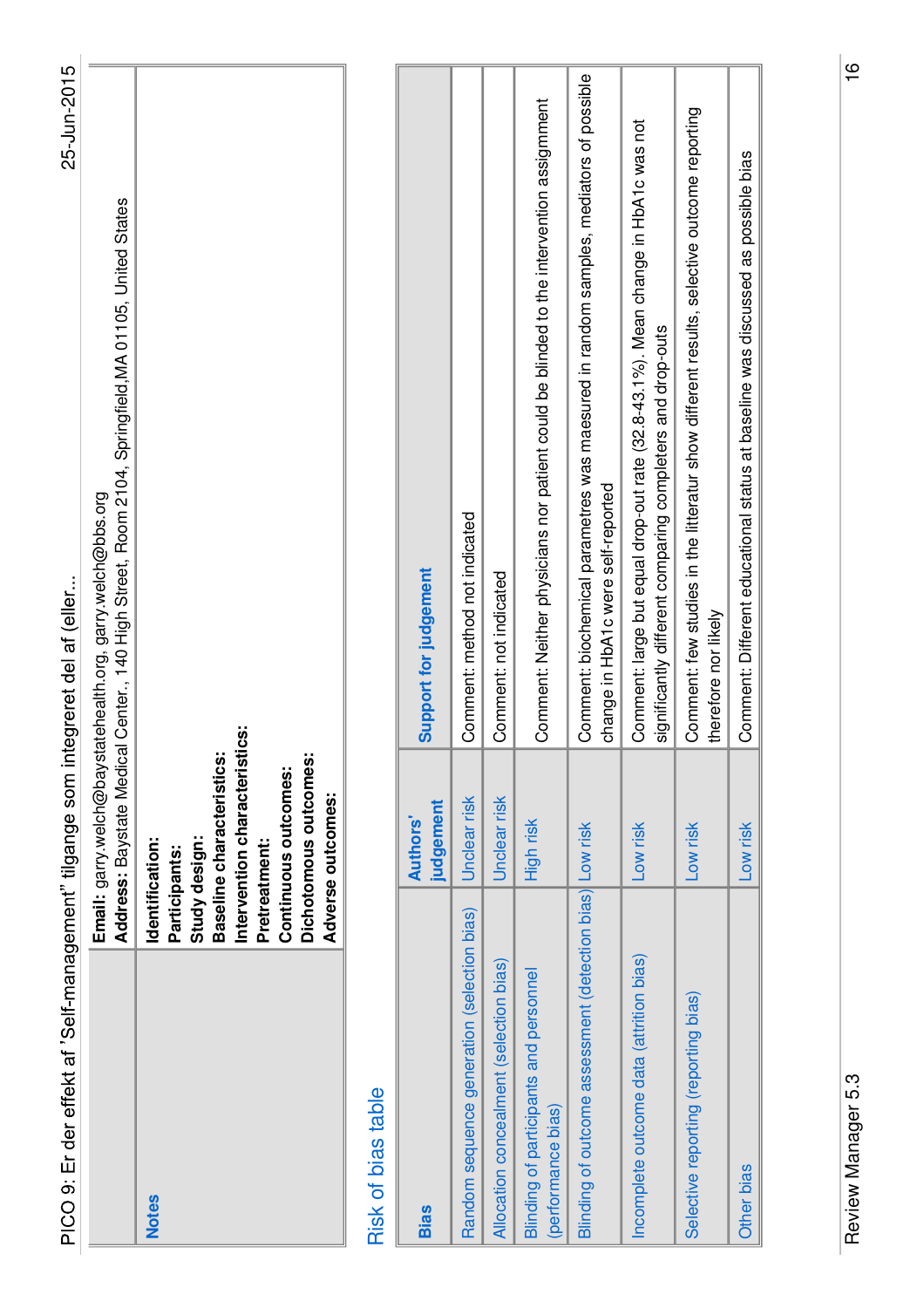| うご サワークす ナンジンジングナミー うろうり りょうりょうごき |
|-----------------------------------|
|                                   |
|                                   |
|                                   |
|                                   |
|                                   |
|                                   |
|                                   |
|                                   |
|                                   |
|                                   |
|                                   |
|                                   |
|                                   |
|                                   |
|                                   |
|                                   |
|                                   |
|                                   |
|                                   |
|                                   |
|                                   |
|                                   |
|                                   |
|                                   |
| こうりょう こうりょう こうこう こうしゃ             |
| こくもく こくてい                         |
|                                   |
|                                   |
|                                   |
|                                   |
|                                   |
|                                   |
|                                   |
|                                   |
| ^ うっいい<br>PICO 9: Er              |
|                                   |
|                                   |
|                                   |
|                                   |
|                                   |

### **West 2007**

| <b>Methods</b>      |  |
|---------------------|--|
| <b>Participants</b> |  |
| Interventions       |  |
| Outcomes            |  |
| Identification      |  |
| <b>Notes</b>        |  |
|                     |  |

#### Risk of bias table Risk of bias table

| <b>Bias</b>                                                         | judgement<br><b>Authors'</b> | Support for judgement                                                                                                                                                 |
|---------------------------------------------------------------------|------------------------------|-----------------------------------------------------------------------------------------------------------------------------------------------------------------------|
| Random sequence generation (selection bias)                         | Unclear risk                 | Comment: randomization done within races, method not indicated                                                                                                        |
| Allocation concealment (selection bias)                             | Low risk                     | Quote: "using a sequentially num- bered, closed-envelope procedure."                                                                                                  |
| <b>Blinding of participants and personnel</b><br>(performance bias) | Low risk                     | Comment: Probably not but outcome is objective                                                                                                                        |
| Blinding of outcome assessment (detection bias) Low risk            |                              | Comment: Outcome assesors not involved in patients care                                                                                                               |
| Incomplete outcome data (attrition bias)                            | High risk                    | Comment: intervention group was significantly more compliant to group sessions16/108 and<br>6/109. A little skewed dropout. Intention to treat should have been done! |
| Selective reporting (reporting bias)                                | Unclear risk                 | Comment: No outcomes provided in protocol?<br>Quote: "NCT00007800, clinicaltrials.gov."                                                                               |
| <b>Other bias</b>                                                   | Low risk                     | Comment: Selected group (overweight women), but this will affect indirectness.                                                                                        |

Footnotes Footnotes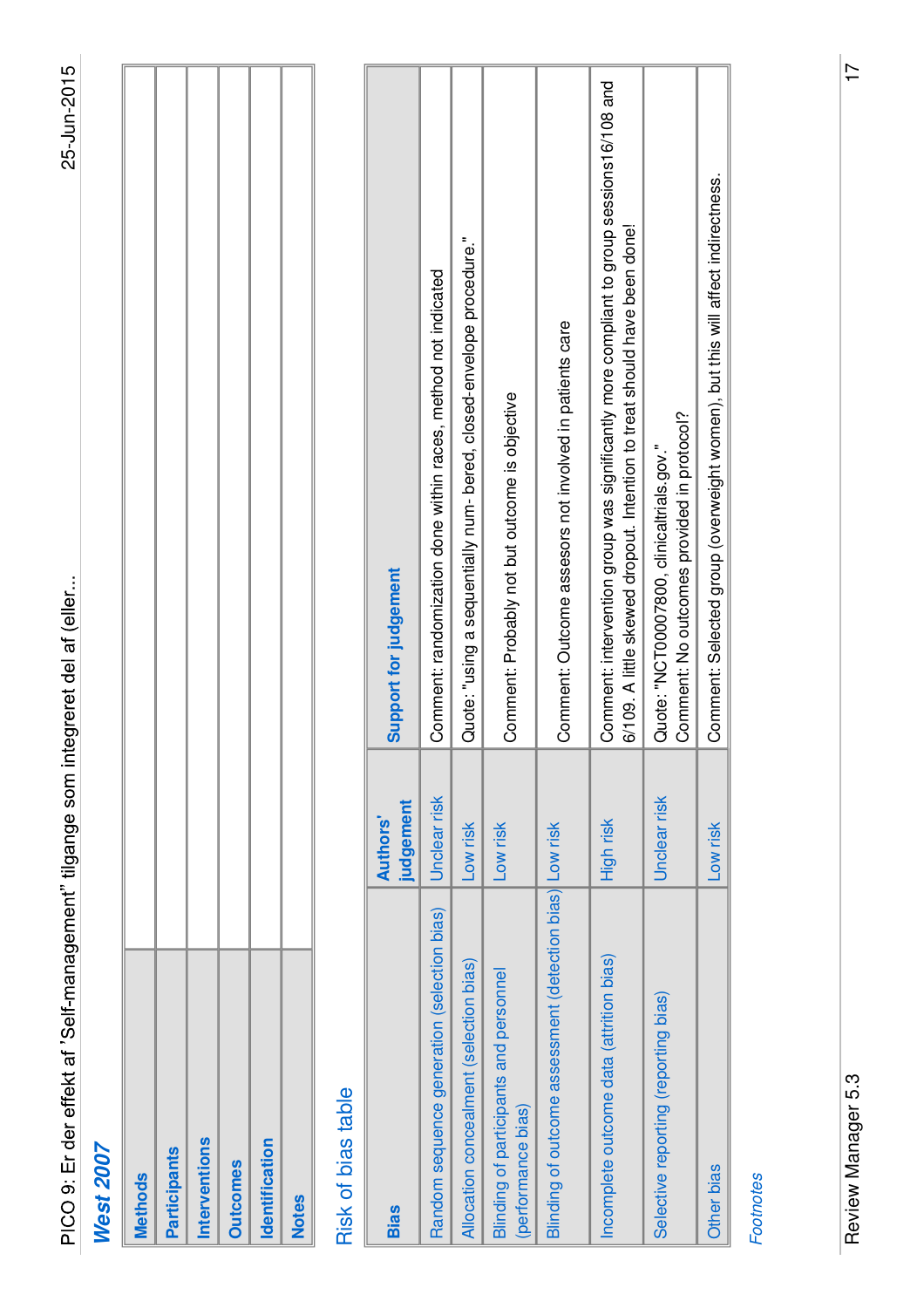# Characteristics of excluded studies **Characteristics of excluded studies**

| Barcelo 2010                |                          |
|-----------------------------|--------------------------|
| Reason for exclusion        | Wrong patient population |
| Browning 2011               |                          |
| Reason for exclusion        | method paper             |
| Cooper 2009                 |                          |
| <b>Reason for exclusion</b> | Wrong comparator         |
| Heinrich 2010               |                          |
| Reason for exclusion        | Wrong comparator         |
| Hill Briggs 2011            |                          |
| Reason for exclusion        | Wrong comparator         |
| <b>Jansink 2013</b>         |                          |
| Reason for exclusion        | Wrong comparator         |

#### McGowan 2011 **McGowan 2011**

 $\begin{array}{c} \hline \end{array}$ 

### **Naik 2011a**

| Ē | ÿ<br>.<br>המאמר המא האי האי ה |
|---|-------------------------------|
|   |                               |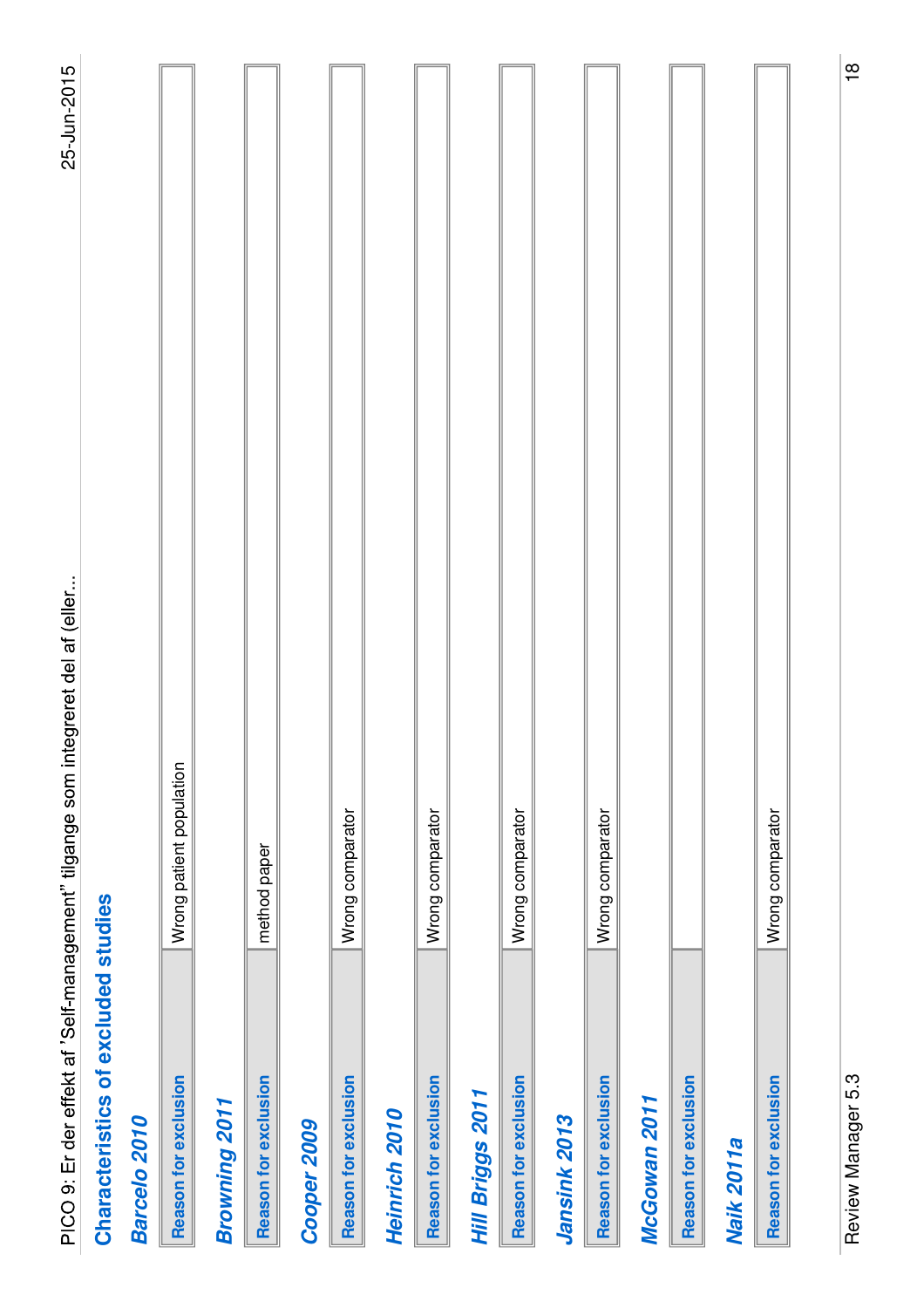| i                                         |
|-------------------------------------------|
|                                           |
|                                           |
| いちく こうこく りょうこう                            |
|                                           |
| .<br>.                                    |
|                                           |
|                                           |
| :<br> <br>                                |
| ֞                                         |
| $\frac{1}{2}$<br>$\overline{\phantom{a}}$ |
| くくこ<br>֖֚֚֬                               |

#### RosenbekMinet 2011 **RosenbekMinet 2011**

| Reason for exclusion        | Wrong patient population |
|-----------------------------|--------------------------|
| Surwit 2002                 |                          |
| <b>Reason for exclusion</b> |                          |

### **Weinger 2011**

| i<br>$\frac{1}{2}$<br>a a a i a a t<br>l<br>١<br>l |
|----------------------------------------------------|
| $\frac{a}{1}$<br>i                                 |

#### Welschen 2013 **Welschen 2013**

Reason for exclusion **Reason for exclusion**

**Footnotes** 

# Characteristics of studies awaiting classification **Characteristics of studies awaiting classification**

**Footnotes** 

# Characteristics of ongoing studies **Characteristics of ongoing studies**

**Footnotes** 

# Summary of findings tables **Summary of findings tables**

### **Additional tables Additional tables**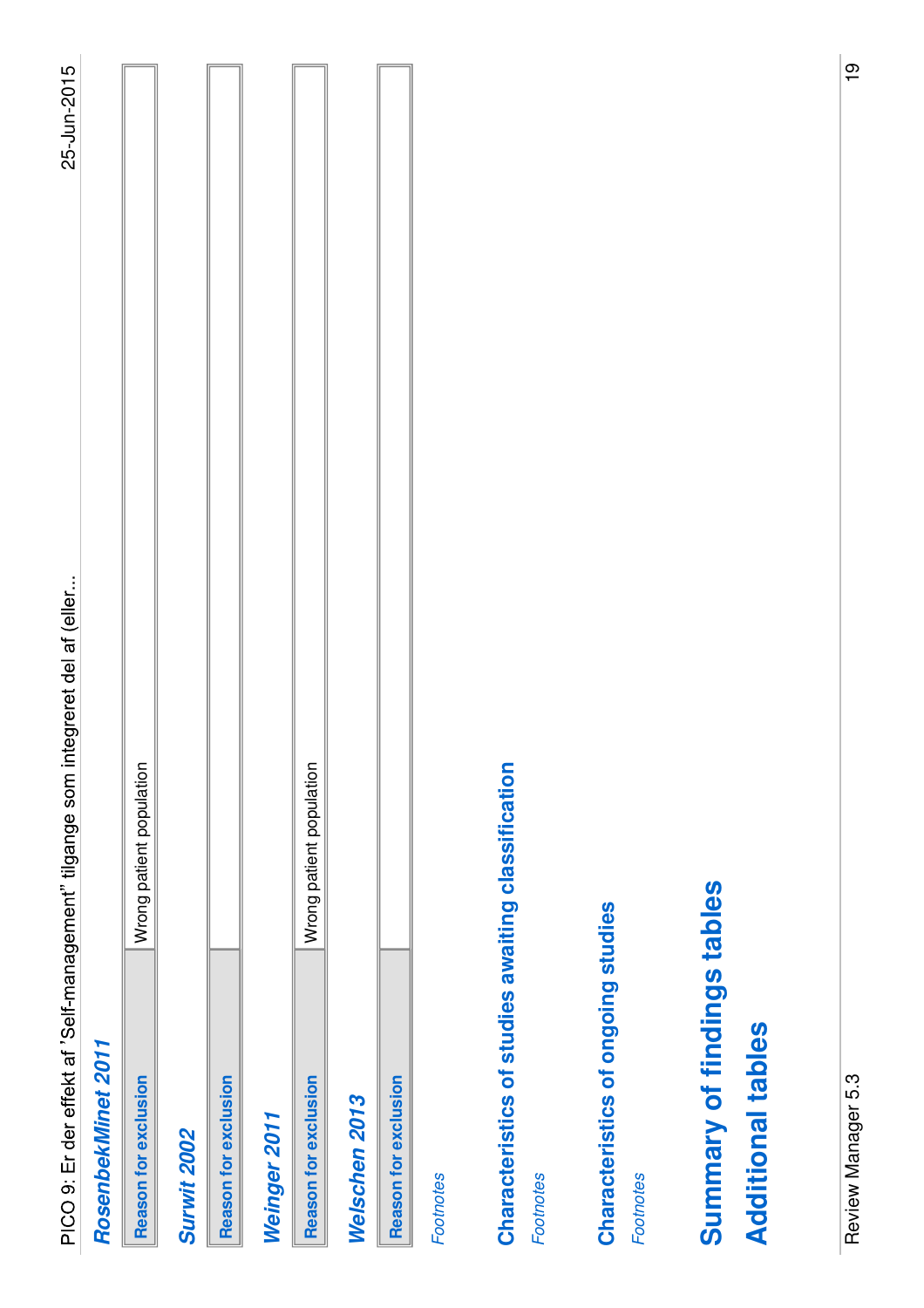| $\frac{1}{1}$<br>$2 + 2 + 7$       |
|------------------------------------|
| -<br>3                             |
| ;                                  |
|                                    |
| りょうこう うよこ うろん りょう                  |
|                                    |
| <b>NO 2010</b><br>-<br>-<br>-<br>- |
|                                    |
| $\mathbf{C}$                       |
| )<br>)<br>]<br>.<br>ו<br>ً<br>ا    |
| .<br>.<br>.<br>֞                   |
|                                    |
| )<br>]<br>.                        |
|                                    |
| $\frac{1}{2}$<br>-<br>]<br>֖֚֚֚֬   |
| C                                  |

### References to studies **References to studies**

Included studies **Included studies**

### **Chen 2012**

Chen SM, Creedy D, Lin HS, Wollin J. Effects of motivational interviewing intervention on self-management, psychological and glycemic outcomes in type 2 Chen SM, Creedy D, Lin HS, Wollin J. Effects of motivational interviewing intervention on self-management, psychological and glycemic outcomes in type 2 diabetes: a randomized controlled trial.. International journal of nursing studies 2012;49(6):637-44. [DOI: http://dx.doi.org/10.1016/j.ijnurstu.2011.11.011] diabetes: a randomized controlled trial.. International journal of nursing studies 2012;49(6):637-44. [DOI: http://dx.doi.org/10.1016/j.ijnurstu.2011.11.011]

### D'Eramo Melkus 1992 **D'Eramo Melkus 1992**

D'Eramo-Melkus GA, Wylle-Rosett J, Hagan JA. Metabolic impact of education in NIDDM. Diabetes Care 1992;15(7):864-9. D'Eramo-Melkus GA, Wylie-Rosett J, Hagan JA. Metabolic impact of education in NIDDM. Diabetes Care 1992;15(7):864-9.

### **Goderis 2010**

Goderis G, Borgermans L, Grol R, Van Den Broeke C, Boland B, Verbeke G, et al.. Start improving the quality of care for people with type 2 diabetes through a Goderis G, Borgermans L, Grol R, Van Den Broeke C, Boland B, Verbeke G, et al.. Start improving the quality of care for people with type 2 diabetes through a general practice support program: a cluster randomized trial.. Diabetes Research & Clinical Practice 2010;88(1):56-64. [DOI: general practice support program: a cluster randomized trial.. Diabetes Research & Clinical Practice 2010;88(1):56-64. [DOI: http://dx.doi.org/10.1016/j.diabres.2009.12.012] http://dx.doi.org/10.1016/j.diabres.2009.12.012]

### **Gregg 2007**

Gregg JA, Callaghan GM, Hayes SC, Glenn-Lawson JL. Improving diabetes self-management through acceptance, mindfulness, and values: a randomized Gregg JA, Callaghan GM, Hayes SC, Glenn-Lawson JL. Improving diabetes self-management through acceptance, mindfulness, and values: a randomized controlled trial. J Consult Clin Psychol 2007 Apr;75(2):336-343. 2007;75(2):336-43. controlled trial. J Consult Clin Psychol 2007 Apr;75(2):336-343. 2007;75(2):336-43.

#### **Naik 2011**

Naik AD, Palmer N, Petersen NJ, Street RL,Jr, Rao R, Suarez-Almazor M, et al. Comparative effectiveness of goal setting in diabetes mellitus group clinics: Naik AD, Palmer N, Petersen NJ, Street RL,Jr, Rao R, Suarez-Almazor M, et al. Comparative effectiveness of goal setting in diabetes mellitus group clinics: randomized clinical trial.. Archives of Internal Medicine 2011;171(5):453-9. [DOI: http://dx.doi.org/10.1001/archinternmed.2011.70] randomized clinical trial.. Archives of Internal Medicine 2011;171(5):453-9. [DOI: http://dx.doi.org/10.1001/archinternmed.2011.70]

### **Smith 1997**

Smith DE, Heckemeyer CM, Kratt PP, Mason DA. Motivational interviewing to improve adherence to a behavioral weight-control program for older obese women Smith DE, Heckemeyer CM, Kratt PP, Mason DA. Motivational interviewing to improve adherence to a behavioral weight-control program for older obese women with NIDDM. A pilot study. Diabetes Care 1997 Jan;20(1):52-54. 1997;20(1):52-4. with NIDDM. A pilot study. Diabetes Care 1997 Jan;20(1):52-54. 1997;20(1):52-4.

### **Welch 2011**

Welch G, Zagarins SE, Feinberg RG, Garb JL. Motivational interviewing delivered by diabetes educators: does it improve blood glucose control among poorly Welch G, Zagarins SE, Feinberg RG, Garb JL. Motivational interviewing delivered by diabetes educators: does it improve blood glucose control among poorly controlled type 2 diabetes patients?.. Diabetes Research & Clinical Practice 2011;91(1):54-60. [DOI: http://dx.doi.org/10.1016/j.diabres.2010.09.036] controlled type 2 diabetes patients?.. Diabetes Research & Clinical Practice 2011;91(1):54-60. [DOI: http://dx.doi.org/10.1016/j.diabres.2010.09.036]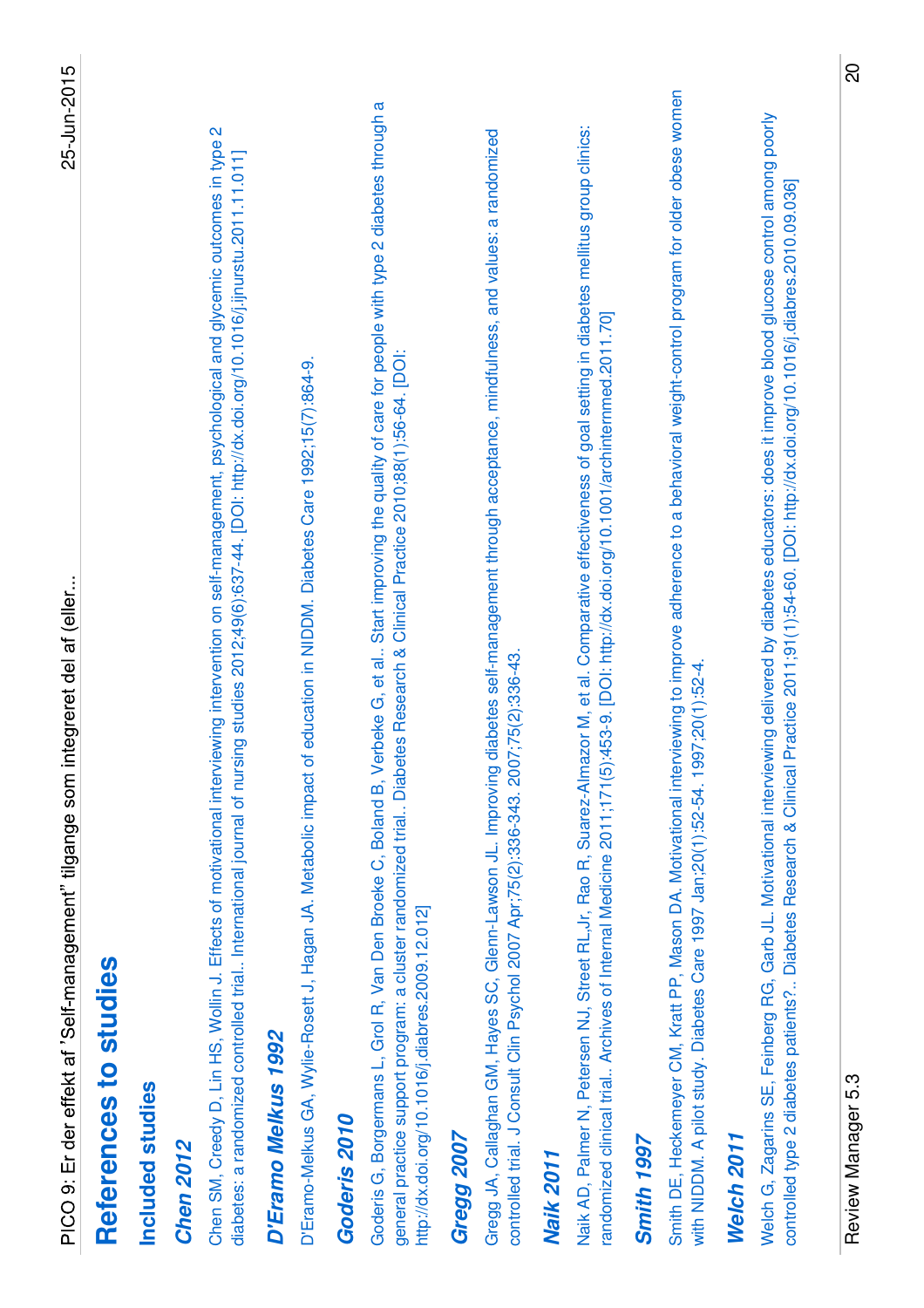| Barcelo, A.; Cafiero, E.; De Boer, M.; Mesa, A. E.; Lopez, M. G.; Jimenez, R. A.; Esqueda, A. L.; Martinez, J. A.; Holguin, E. M.; Meiners, M.; Bonfil, G. M.; Ramirez, S. N.;<br>Flores, E. P.; Robles, S Using collaborative learning to improve diabetes care and outcomes: The VIDA project Primary Care Diabetes 2010;4(3):145-153. [DOI:<br>Browning, C; Chapman, A;; Cowlishaw, S;; Li, Z;; Thomas, S. A;; Yang, H;; Zhang, T The Happy Life Club study protocol: a cluster randomised controlled trial of a<br>West DS, DiLillo V, Bursac Z, Gore SA, Greene PG. Motivational interviewing improves weight loss in women with type 2 diabetes. Diabetes Care<br>type 2 diabetes health coach intervention BMC Public Health 2011;11(Journal Article):90. [DOI: http://dx.doi.org/10.1186/1471-2458-11-90]<br>http://dx.doi.org/10.1016/j.pcd.2010.04.005]<br><b>Excluded studies</b><br>Browning 2011<br>2007;30(5):1081-7<br>Barcelo 2010<br>Cooper 2009 |
|-------------------------------------------------------------------------------------------------------------------------------------------------------------------------------------------------------------------------------------------------------------------------------------------------------------------------------------------------------------------------------------------------------------------------------------------------------------------------------------------------------------------------------------------------------------------------------------------------------------------------------------------------------------------------------------------------------------------------------------------------------------------------------------------------------------------------------------------------------------------------------------------------------------------------------------------------------------------|
|                                                                                                                                                                                                                                                                                                                                                                                                                                                                                                                                                                                                                                                                                                                                                                                                                                                                                                                                                                   |
|                                                                                                                                                                                                                                                                                                                                                                                                                                                                                                                                                                                                                                                                                                                                                                                                                                                                                                                                                                   |
|                                                                                                                                                                                                                                                                                                                                                                                                                                                                                                                                                                                                                                                                                                                                                                                                                                                                                                                                                                   |
|                                                                                                                                                                                                                                                                                                                                                                                                                                                                                                                                                                                                                                                                                                                                                                                                                                                                                                                                                                   |
|                                                                                                                                                                                                                                                                                                                                                                                                                                                                                                                                                                                                                                                                                                                                                                                                                                                                                                                                                                   |
|                                                                                                                                                                                                                                                                                                                                                                                                                                                                                                                                                                                                                                                                                                                                                                                                                                                                                                                                                                   |
|                                                                                                                                                                                                                                                                                                                                                                                                                                                                                                                                                                                                                                                                                                                                                                                                                                                                                                                                                                   |
| Cooper, H.; Booth, K.; Gill, G A trial of empowerment-based education in type 2 diabetes-Global rather than glycaemic benefits Insulin 2009;4(1):61-67. [DOI:<br>http://dx.doi.org/10.1016/S1557-0843%2809%2980006-7]                                                                                                                                                                                                                                                                                                                                                                                                                                                                                                                                                                                                                                                                                                                                             |
| Heinrich 2010                                                                                                                                                                                                                                                                                                                                                                                                                                                                                                                                                                                                                                                                                                                                                                                                                                                                                                                                                     |
| Heinrich, E.; Candel, M. J.; Schaper, N. C.; de Vries, N. K Effect evaluation of a Motivational Interviewing based counselling strategy in diabetes care. Diabetes<br>Research and Clinical Practice 2010;90(3):270-278. [DOI: http://dx.doi.org/10.1016/j.diabres.2010.09.012]                                                                                                                                                                                                                                                                                                                                                                                                                                                                                                                                                                                                                                                                                   |
| Hill Briggs 2011                                                                                                                                                                                                                                                                                                                                                                                                                                                                                                                                                                                                                                                                                                                                                                                                                                                                                                                                                  |
| N; Levine, D;; Wang, N. -Y; Brancati, F. L Effect of problem-solving-based diabetes<br>self-management training on diabetes control in a low income patient sample Journal of General Internal Medicine 2011;26(9):972-978. [DOI:<br>Hill-Briggs,F.; Lazo,M.; Peyrot,M.; Doswell,A.; Chang,Y. -T; Hill,M.<br>http://dx.doi.org/10.1007/s11606-011-1689-6]                                                                                                                                                                                                                                                                                                                                                                                                                                                                                                                                                                                                         |
| <b>Jansink 2013</b>                                                                                                                                                                                                                                                                                                                                                                                                                                                                                                                                                                                                                                                                                                                                                                                                                                                                                                                                               |
| Elwyn, Glyn; Grol, Richard. No identifiable Hb1Ac or lifestyle change after a comprehensive<br>randomised trial. Scandinavian journal of primary health care 2013;31(2):119-127. [DOI:<br>Jansink, Renate; Braspenning, Joz; Keizer, Ellen; van, der Weijden;<br>diabetes programme including motivational interviewing: A cluster<br>10.3109/02813432.2013.797178]                                                                                                                                                                                                                                                                                                                                                                                                                                                                                                                                                                                               |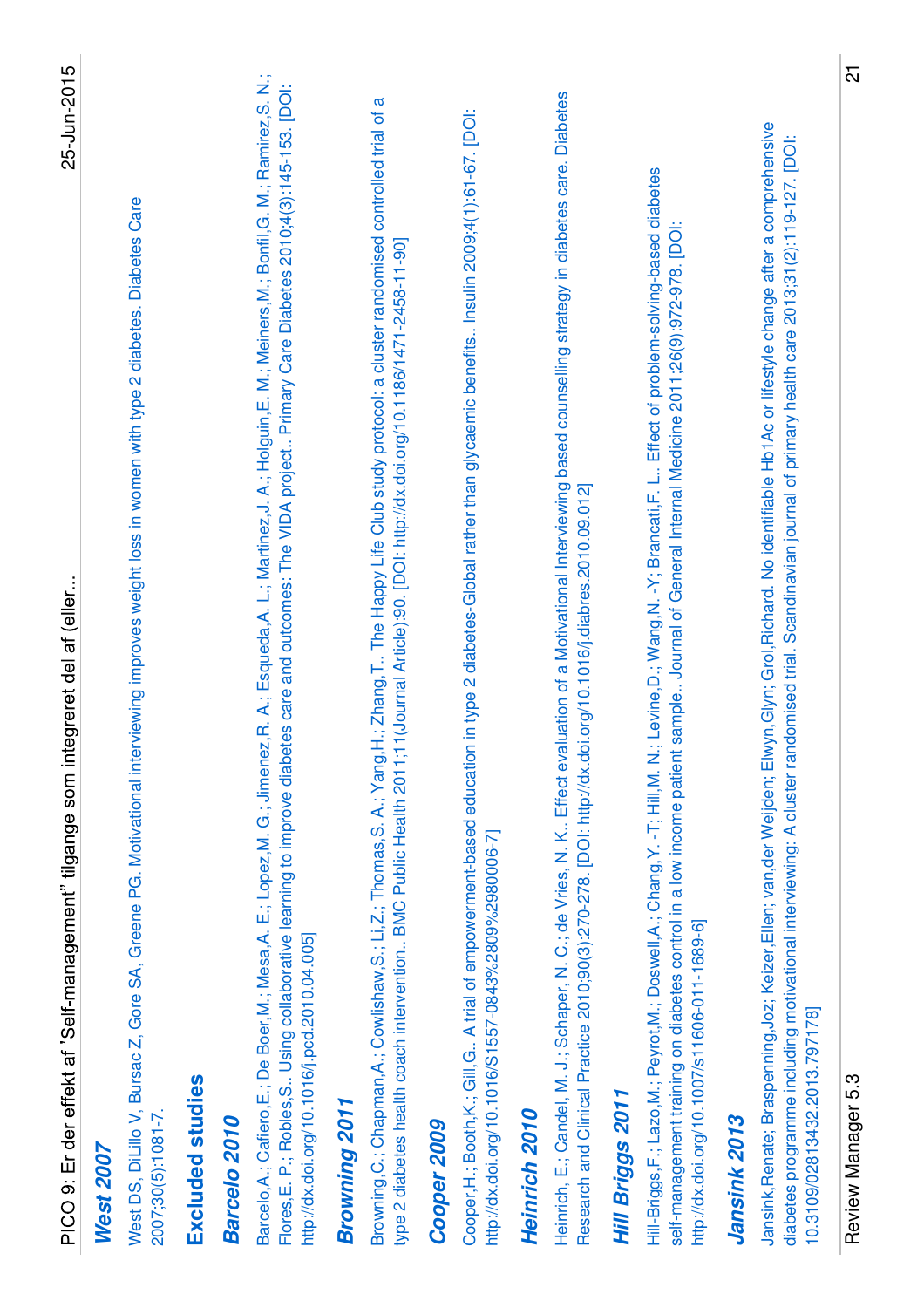| PICO 9: Er der effekt af 'Self-management" tilgange som integreret del af (eller                                                                                                                                                                                                                                                                                                                                                |  |
|---------------------------------------------------------------------------------------------------------------------------------------------------------------------------------------------------------------------------------------------------------------------------------------------------------------------------------------------------------------------------------------------------------------------------------|--|
| McGowan 2011                                                                                                                                                                                                                                                                                                                                                                                                                    |  |
| McGowan,P The efficacy of diabetes patient education and self-management education in type 2 diabetes Canadian Journal of Diabetes 2011;35(1):46-53. [DOI: ]                                                                                                                                                                                                                                                                    |  |
| <b>Naik 2011a</b>                                                                                                                                                                                                                                                                                                                                                                                                               |  |
| Naik, A. D.; Teal, C. R.; Rodriguez, E.; Haidet, P Knowing the ABCs: a comparative effectiveness study of two methods of diabetes education. Patient Educ Couns<br>2011;85(3):383-9. [DOI: 10.1016/j.pec.2011.01.010]                                                                                                                                                                                                           |  |
| RosenbekMinet 2011                                                                                                                                                                                                                                                                                                                                                                                                              |  |
| Rosenbek Minet, L. K.; Wagner, L.; Lonvig, E. M.; Hjelmborg, J.; Henriksen, J. E The effect of motivational interviewing on glycaemic control and perceived<br>competence of diabetes self-management in patients with type 1 and type 2 diabetes mellitus after attending a group education programme: A randomised<br>controlled trial. Diabetologia 2011;54(7):1620-1629. [DOI: http://dx.doi.org/10.1007/s00125-011-2120-x] |  |
| Surwit 2002                                                                                                                                                                                                                                                                                                                                                                                                                     |  |
| [Empty]                                                                                                                                                                                                                                                                                                                                                                                                                         |  |
| Weinger 2011                                                                                                                                                                                                                                                                                                                                                                                                                    |  |
| Weinger, K.; Beverly, E. A.; Lee, Y.; Sitnokov, L.; Ganda, O. P.; Caballero, A. E The effect of a structured behavioral intervention on poorly controlled diabetes: a<br>randomized controlled trial. Archives of Internal Medicine 2011;171(22):1990-9. [DOI: http://dx.doi.org/10.1001/archinternmed.2011.502]                                                                                                                |  |
| Welschen 2013                                                                                                                                                                                                                                                                                                                                                                                                                   |  |
| Welschen, L. M.; van Oppen, P.; Bot, S. D.; Kostense, P. J.; Dekker, J. M.; Nijpels, G Effects of a cognitive behavioural treatment in patients with type 2 diabetes when<br>added to managed care; a randomised controlled trial Journal of Behavioral Medicine 2013;36(6):556-566. [DOI: http://dx.doi.org/10.1007/s10865-012-9451-z]                                                                                         |  |
| Studies awaiting classification                                                                                                                                                                                                                                                                                                                                                                                                 |  |
| <b>Ongoing studies</b>                                                                                                                                                                                                                                                                                                                                                                                                          |  |
| Other references                                                                                                                                                                                                                                                                                                                                                                                                                |  |
| <b>Additional references</b>                                                                                                                                                                                                                                                                                                                                                                                                    |  |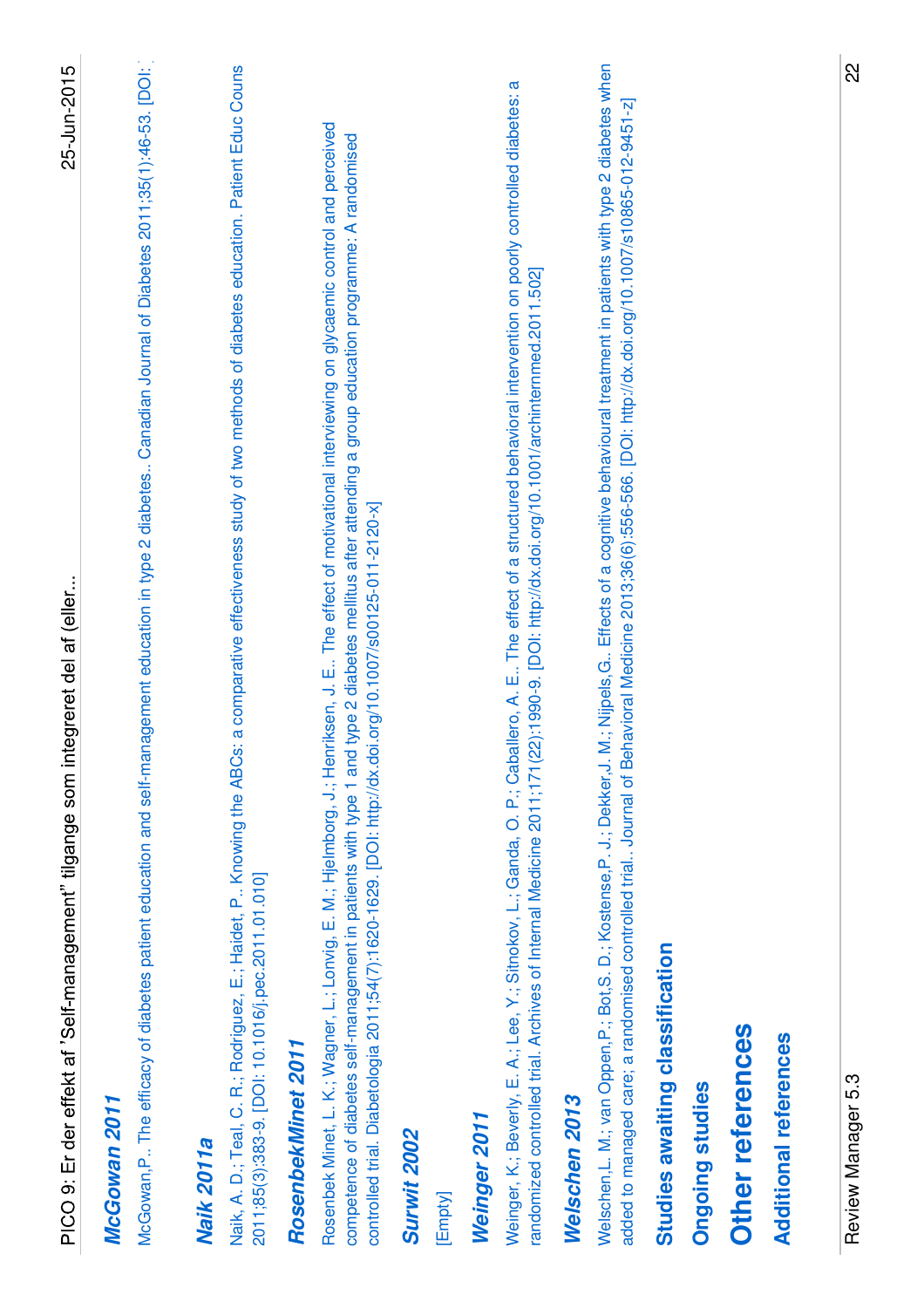# Other published versions of this review **Other published versions of this review**

### Data and analyses **Data and analyses**

### 1 intervention vs control **1 intervention vs control**

| <b>Outcome or Subgroup</b>  | <b>Studies</b> |        | <b>Participants Statistical Method</b>                        | <b>Effect Estimate</b>           |
|-----------------------------|----------------|--------|---------------------------------------------------------------|----------------------------------|
| 1.1 HbA1c $(%) < 1$ year    |                | 9<br>9 | Mean Difference (IV, Random, 95% CI)                          | $\left[-0.66\right[-1.13,-0.18]$ |
| 1.2 HbA1c $(%)$ >= 1 year   |                | 2580   | Mean Difference (IV, Random, 95% CI)                          | $-0.22$ $[-0.78, 0.34]$          |
| 1.3 Self-efficacy, 3 months |                | 157    | Std. Mean Difference (IV, Random, 95% CI)   0.58 [0.26, 0.90] |                                  |
| 1.4 dropout end of study    |                | 2717   | Risk Ratio (IV, Random, 95% CI)                               | 0.69 [0.56, 0.87]                |
|                             |                |        |                                                               |                                  |

### **Figures**

### Figure 1 (Analysis 1.1) **Figure 1 (Analysis 1.1)**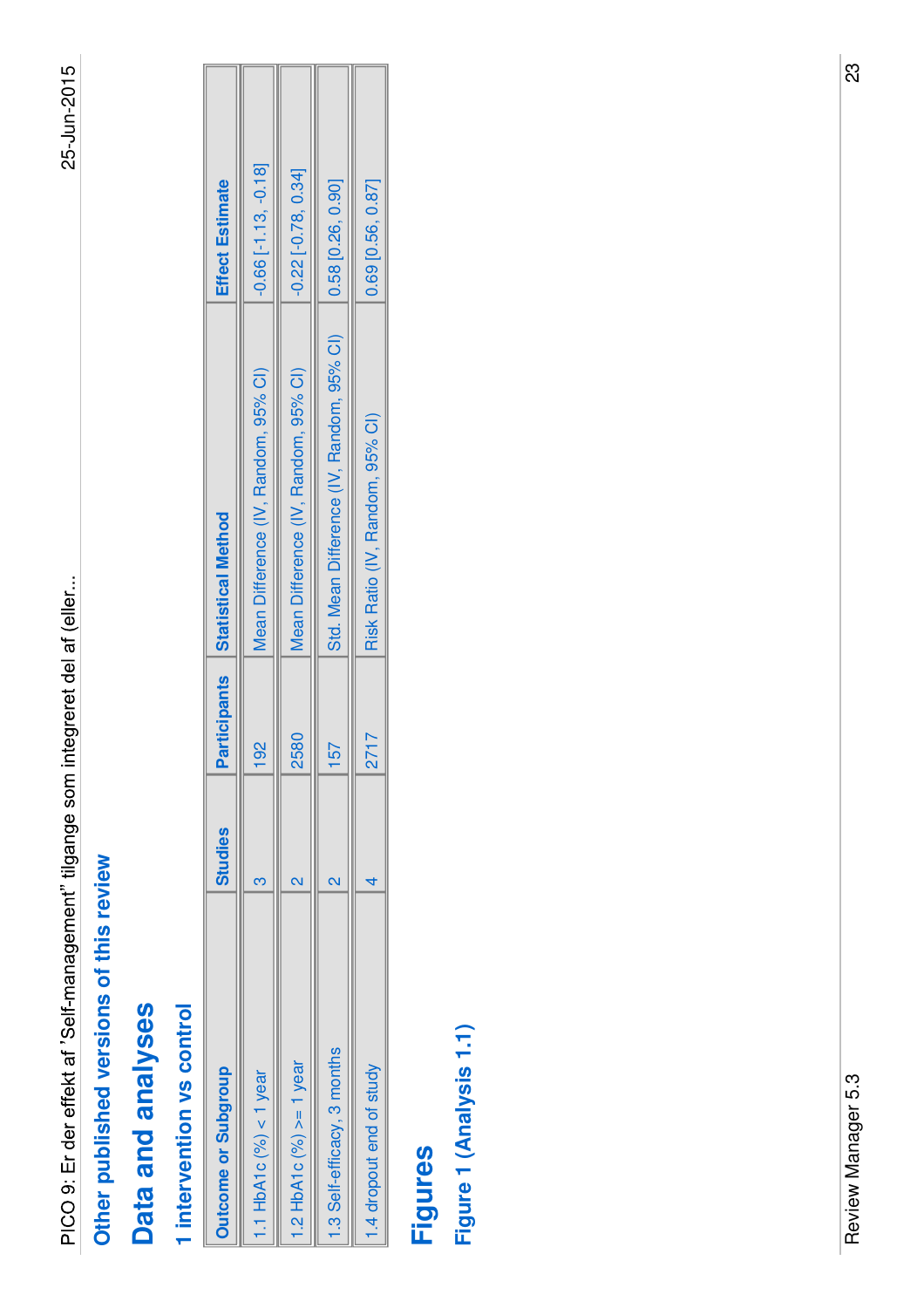

| ц |  |
|---|--|
|   |  |
|   |  |
|   |  |
|   |  |
|   |  |
|   |  |
|   |  |
|   |  |
|   |  |
|   |  |

|                                                                        |              |            |                       |         |      |           | י או און א א האט א א האט א האט א א האט א א האט א א האט א א האט א האט א האט א האט א האט א האט א האט היי א האט א |                                      |              | ∛ |
|------------------------------------------------------------------------|--------------|------------|-----------------------|---------|------|-----------|----------------------------------------------------------------------------------------------------------------|--------------------------------------|--------------|---|
|                                                                        | intervention |            |                       | control |      |           | <b>Mean Difference</b>                                                                                         | Mean Difference                      | Risk of Bias |   |
| Study or Subgroup                                                      |              |            | Mean SD Total Mean SD |         |      |           | Total Weight IV, Random, 95% Cl                                                                                | IV. Random, 95% CI                   | ABCDEFG      |   |
| D'Eramo Melkus 1992                                                    | 8.26 2.72    |            | $19$ $9.17$ 3.3       |         |      | 5.2%      | $-0.91$ [ $-2.98$ , 1.16]                                                                                      |                                      |              |   |
| Gregg 2007                                                             | 7.47 1.46    |            | 40 8.07 2.22          |         | 8    | 28.7%     | $-0.60$ $[-1.48, 0.28]$                                                                                        |                                      |              |   |
| Naik 2011                                                              | 8.04 1.35    |            | $\frac{2}{3}$         | 1.38    |      | 66.1%     | $-0.66$ [-1.24, $-0.08$ ]                                                                                      |                                      |              |   |
| Total (95% CI)                                                         |              | <b>103</b> |                       |         |      | 89 100.0% | $0.66$ [113, 0.18]                                                                                             |                                      |              |   |
| Heterogeneity: Tau* = 0.00; Chi* = 0.07, df = 2 (P = 0.96); l* =       |              |            |                       |         | క్టి |           |                                                                                                                |                                      |              |   |
| Test for overall effect: $Z = 2.72$ (P = 0.007)                        |              |            |                       |         |      |           |                                                                                                                | Favours intervention Favours control |              |   |
| (A) Random sequence generation (selection bias)<br>Risk of bias legend |              |            |                       |         |      |           |                                                                                                                |                                      |              |   |
| (B) Allocation concealment (selection bias)                            |              |            |                       |         |      |           |                                                                                                                |                                      |              |   |
| (C) Blinding of participants and personnel (performance bias           |              |            |                       |         |      |           |                                                                                                                |                                      |              |   |

(D) Blinding of outcome assessment (detection bias)<br>(E) Incomplete outcome data (attrition bias)<br>(F) Selective reporting (reporting bias)<br>(G) Other bias

1 intervention vs control, outcome: 1.1 HbA1c (%) < 1 year. 1 intervention vs control, outcome: 1.1 HbA1c (%) < 1 year.

### Figure 2 (Analysis 1.2) **Figure 2 (Analysis 1.2)**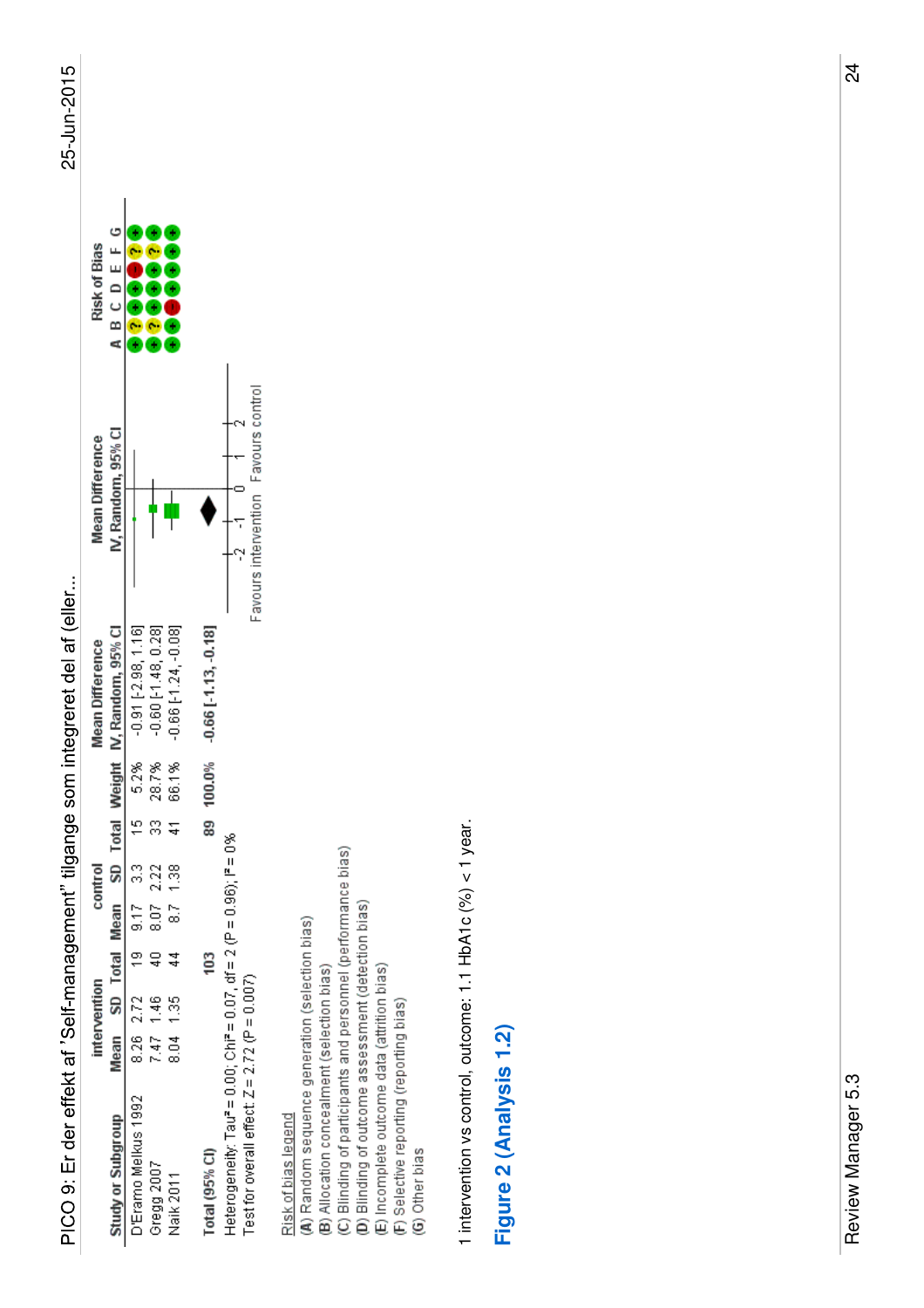

1 intervention vs control, outcome: 1.2 HbA1c  $(%)$  >= 1 year. 1 intervention vs control, outcome: 1.2 HbA1c (%) >= 1 year.

### Figure 3 (Analysis 1.3) **Figure 3 (Analysis 1.3)**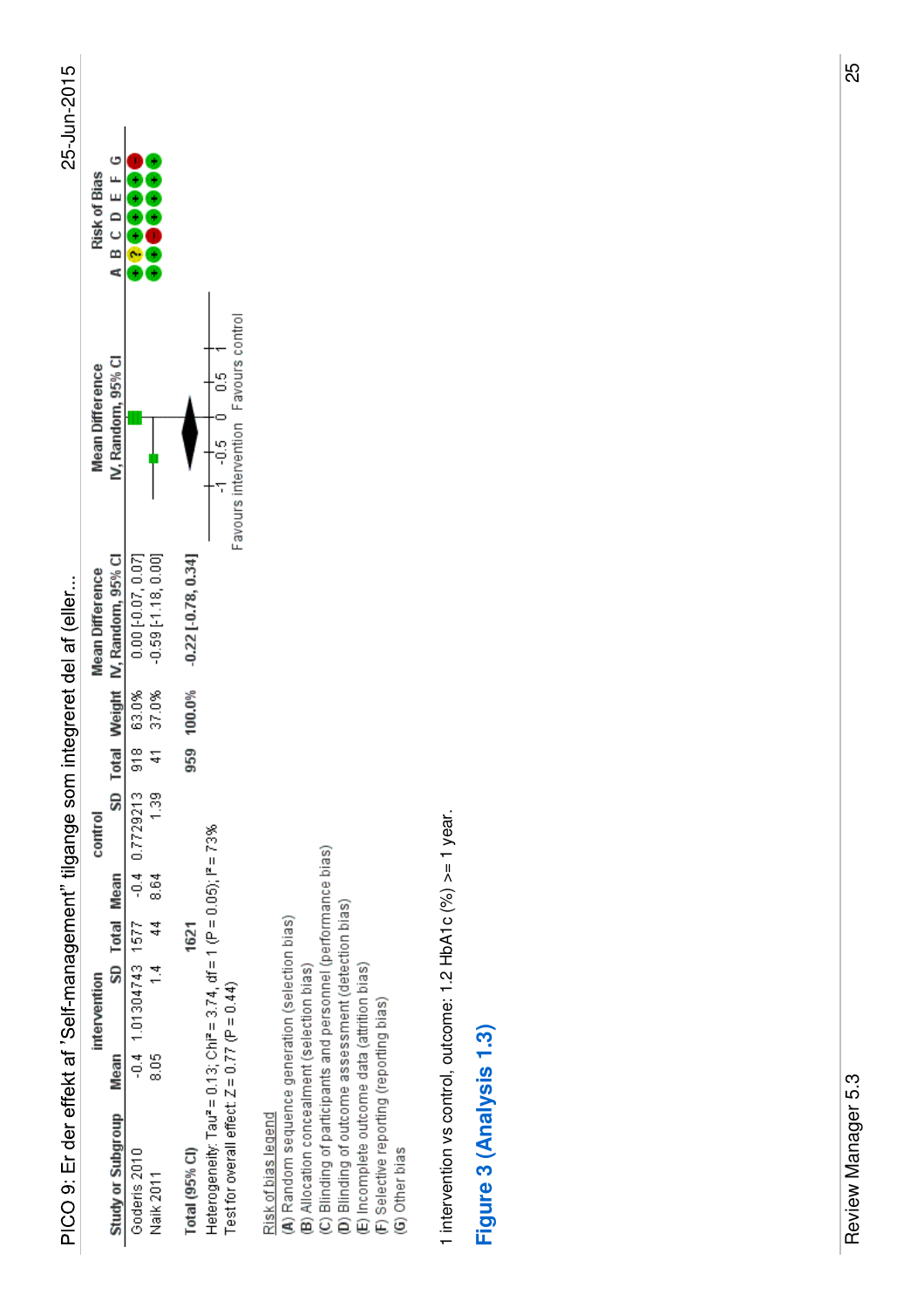PICO 9: Er der effekt af 'Self-management'' tilgange som integreret del af (eller.

| ഥ |  |
|---|--|
|   |  |
|   |  |
|   |  |
|   |  |
|   |  |
|   |  |
|   |  |
|   |  |
|   |  |
|   |  |

|                                                                                     |              |        |                        |         |           |          |                                                                        |                                      |                     | í |
|-------------------------------------------------------------------------------------|--------------|--------|------------------------|---------|-----------|----------|------------------------------------------------------------------------|--------------------------------------|---------------------|---|
|                                                                                     | intervention |        |                        | control |           |          | Std. Mean Difference                                                   | Std. Mean Difference                 | <b>Risk of Bias</b> |   |
|                                                                                     |              |        |                        |         |           |          | Study or Subgroup Mean SD Total Mean SD Total Weight N, Random, 95% Cl | IV. Random, 95% CI                   | ABCDEFG             |   |
| Gregg 2007                                                                          |              |        | 5.83 5.52 43 1.62 6.84 |         |           | 38 50.8% | $0.68$ [ $0.23, 1.12$ ]                                                |                                      |                     |   |
| Naik 2011                                                                           | 0.84 1.56    | თ<br>ო |                        | 0.1939  | $\approx$ | 49.2%    | 0.47 [0.02, 0.93]                                                      |                                      |                     |   |
| Total (95% CI)                                                                      |              | ಜ      |                        |         | 75        | 100.0%   | $0.58$ [0.26, 0.90]                                                    |                                      |                     |   |
|                                                                                     |              |        |                        |         | క్టి      |          |                                                                        |                                      |                     |   |
| Test for overall effect: $Z = 3.53$ (P = 0.0004)                                    |              |        |                        |         |           |          |                                                                        | Favours control Favours intervention |                     |   |
| Risk of bias legend                                                                 |              |        |                        |         |           |          |                                                                        |                                      |                     |   |
| (A) Random sequence generation (selection bias)<br>(D) Alicence concert contraction |              |        |                        |         |           |          |                                                                        |                                      |                     |   |

(B) Allocation concealment (selection bias)<br>(C) Blinding of participants and personnel (performance bias)<br>(D) Blinding of outcome assessment (detection bias)<br>(E) Incomplete outcome data (attrition bias)<br>(F) Selective repor

1 intervention vs control, outcome: 1.7 Self-efficacy, 3 months. 1 intervention vs control, outcome: 1.7 Self-efficacy, 3 months.

### Figure 4 (Analysis 1.4) **Figure 4 (Analysis 1.4)**